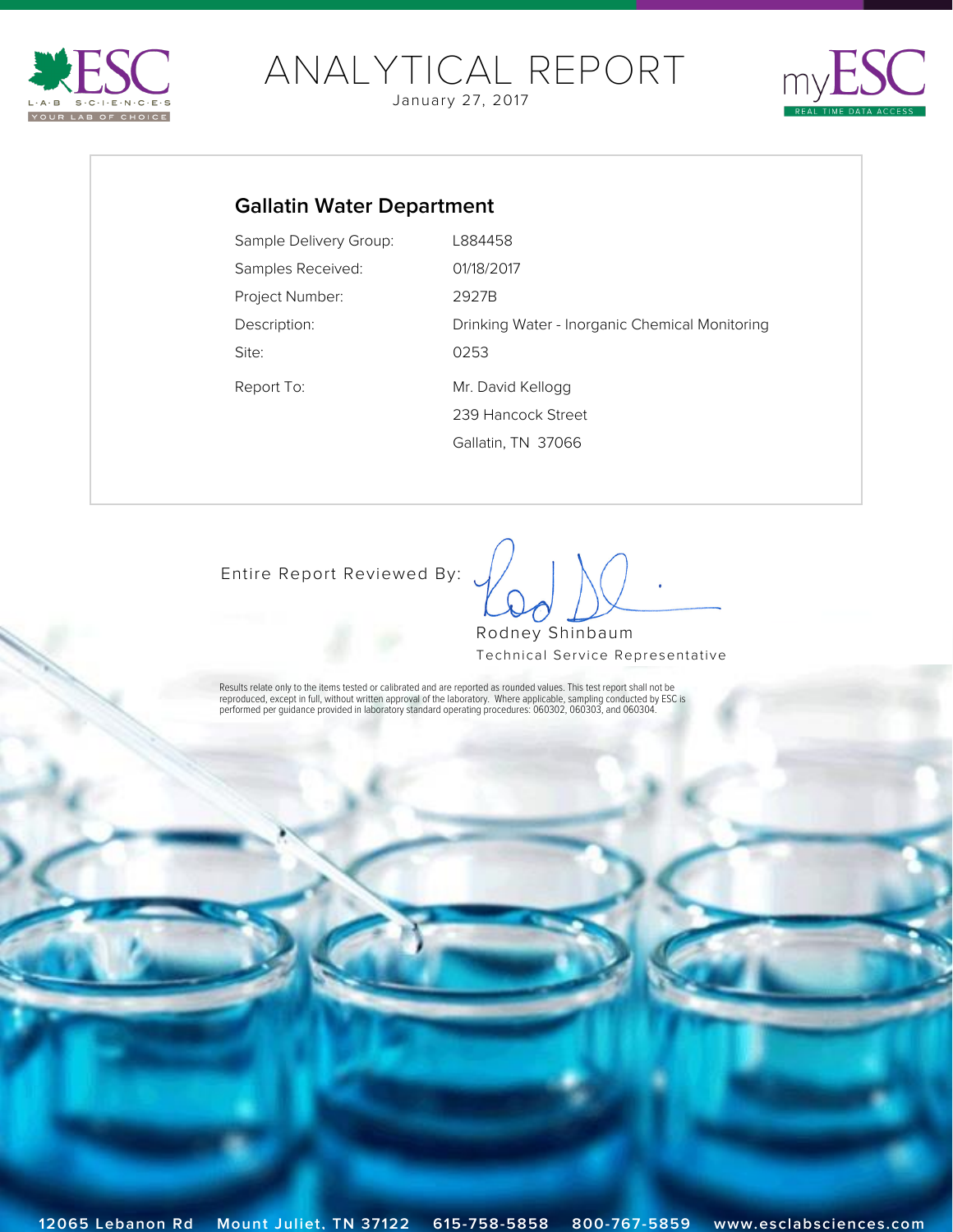### TABLE OF CONTENTS ONE LAB. NATIONWIDE.

|                | ╲                                              |
|----------------|------------------------------------------------|
| 1              | $\int_{0}^{\pi}$ Cp                            |
| 2              |                                                |
| 3              | $2$ Tc                                         |
| 4              |                                                |
| 5              | $\overline{\overline{\overline{3}}}$ Ss        |
| 5              | $\sqrt[4]{2}$ Cn                               |
| $\overline{7}$ |                                                |
| $\overline{7}$ | $5\overline{S}$                                |
| 8              |                                                |
| 9              | $\overline{6}$ Qc                              |
| 10             |                                                |
| 12             | $\sigma$ <sup>7</sup> GI                       |
| 13             | $\overline{\mathbb{P}}_{\mathsf{A}\mathsf{I}}$ |
| 14             |                                                |
| 15             | $\overline{\frac{9}{5}}$ Sc                    |
| 17             |                                                |
| 19             |                                                |
| 20             |                                                |

**<sup>9</sup>Sc: Chain of Custody 21** 

<sup>7</sup>GI: Glossary of Terms

<span id="page-1-0"></span><sup>1</sup>Cp: Cover Page

**[²Tc: Table of Contents 2](#page-1-0) [³Ss: Sample Summary 3](#page-2-0)** <sup>4</sup>Cn: Case Narrative **[⁵Sr: Sample Results 5](#page-4-0)**

**ENTRY POINT L884458-01** 

**Wet Chemistry by Method 2120B** 

**Wet Chemistry by Method 300.0 Wet Chemistry by Method 335.4** 

**Mercury by Method 245.1** 

**[⁸Al: Accreditations & Locations 20](#page-19-0)**

**Metals (ICP) by Method 200.7 Metals (ICPMS) by Method 200.8** 

Wet Chemistry by Method 2150 B-2011

Wet Chemistry by Method 5540 C-2000

**Gravimetric Analysis by Method 2540 C-1997** 

<sup>6</sup>Qc: Quality Control Summary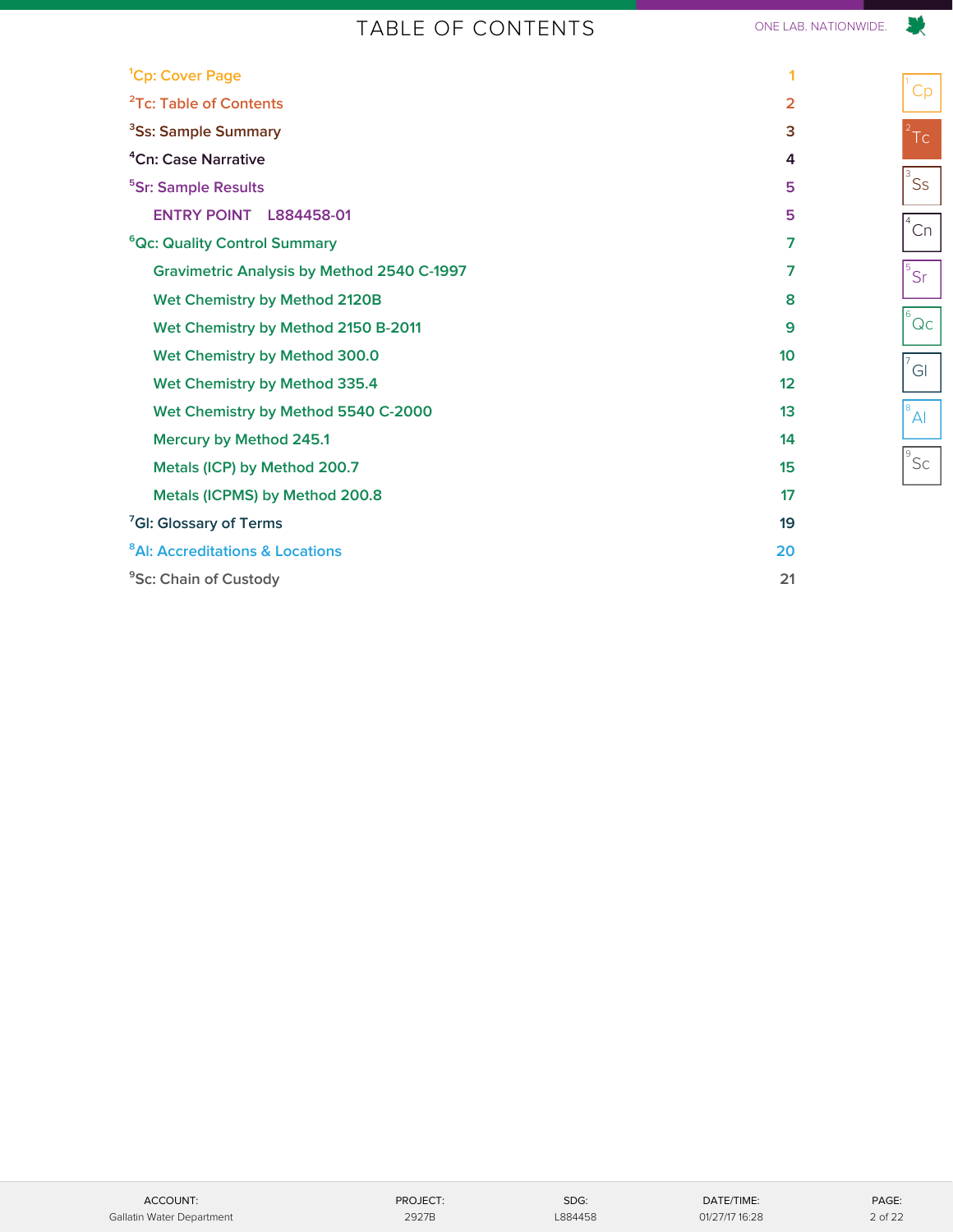### SAMPLE SUMMARY ONE LAB. NATIONWIDE.

<span id="page-2-0"></span>

|                                            |              |          | Collected by   | Collected date/time | Received date/time |               |
|--------------------------------------------|--------------|----------|----------------|---------------------|--------------------|---------------|
| ENTRY POINT L884458-01 DW                  |              |          | T. Everertt    | 01/18/17 10:27      | 01/18/17 11:09     | Cr            |
| Method                                     | <b>Batch</b> | Dilution | Preparation    | Analysis            | Analyst            |               |
|                                            |              |          | date/time      | date/time           |                    | $\mathsf{Tc}$ |
| Gravimetric Analysis by Method 2540 C-1997 | WG944938     |          | 01/22/17 03:39 | 01/22/17 07:22      | <b>JM</b>          |               |
| Mercury by Method 245.1                    | WG946060     |          | 01/24/17 12:14 | 01/24/17 19:22      | <b>NJB</b>         |               |
| Metals (ICP) by Method 200.7               | WG944806     |          | 01/21/17 08:47 | 01/23/17 12:59      | CCE                | ٔ Ss          |
| Metals (ICPMS) by Method 200.8             | WG944521     |          | 01/21/17 08:53 | 01/23/17 21:54      | VSS                |               |
| Metals (ICPMS) by Method 200.8             | WG944521     |          | 01/21/17 08:53 | 01/24/17 11:38      | LAT                | Cr            |
| Wet Chemistry by Method 2120B              | WG944415     |          | 01/20/17 09:47 | 01/20/17 09:47      | <b>MHM</b>         |               |
| Wet Chemistry by Method 2150 B-2011        | WG944414     |          | 01/18/17 17:12 | 01/18/17 17:12      | <b>MHM</b>         |               |
| Wet Chemistry by Method 300.0              | WG944511     |          | 01/20/17 02:10 | 01/20/17 02:10      | KCF                | $^{15}$ Sr    |
| Wet Chemistry by Method 335.4              | WG946724     |          | 01/25/17 22:16 | 01/26/17 18:17      | ASK                |               |
| Wet Chemistry by Method 5540 C-2000        | WG944757     | .25      | 01/20/17 07:30 | 01/20/17 08:26      | <b>MHM</b>         | $\Omega$      |

Cp

联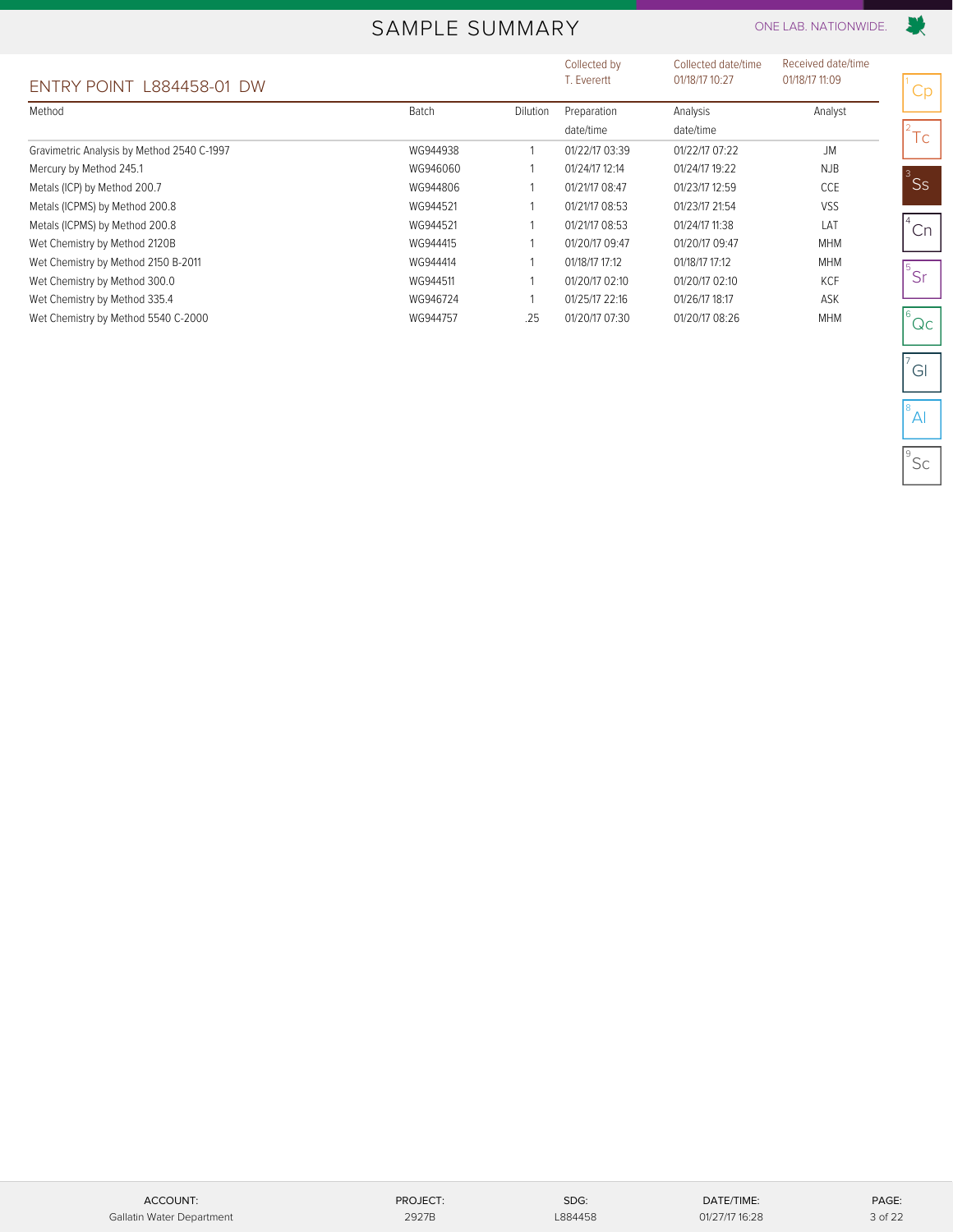### CASE NARRATIVE ONE LAB. NATIONWIDE.

<span id="page-3-0"></span>All sample aliquots were received at the correct temperature, in the proper containers, with the appropriate preservatives, and within method specified holding times. All MDL (LOD) and RDL (LOQ) values reported for environmental samples have been corrected for the dilution factor used in the analysis. All Method and Batch Quality Control are within established criteria except where addressed in this case narrative, a non-conformance form or properly qualified within the sample results. By my digital signature below, I affirm to the best of my knowledge, all problems/anomalies observed by the laboratory as having the potential to affect the quality of the data have been identified by the laboratory, and no information or data have been knowingly withheld that would affect the quality of the data.

**[Preliminary Report]**

Rodney Shinbaum [Technical Service Representative](mailto:rshinbaum@esclabsciences.com?subject=ESC Lab Sciences SDG: L884458&body=Email regarding SDG: L884458)

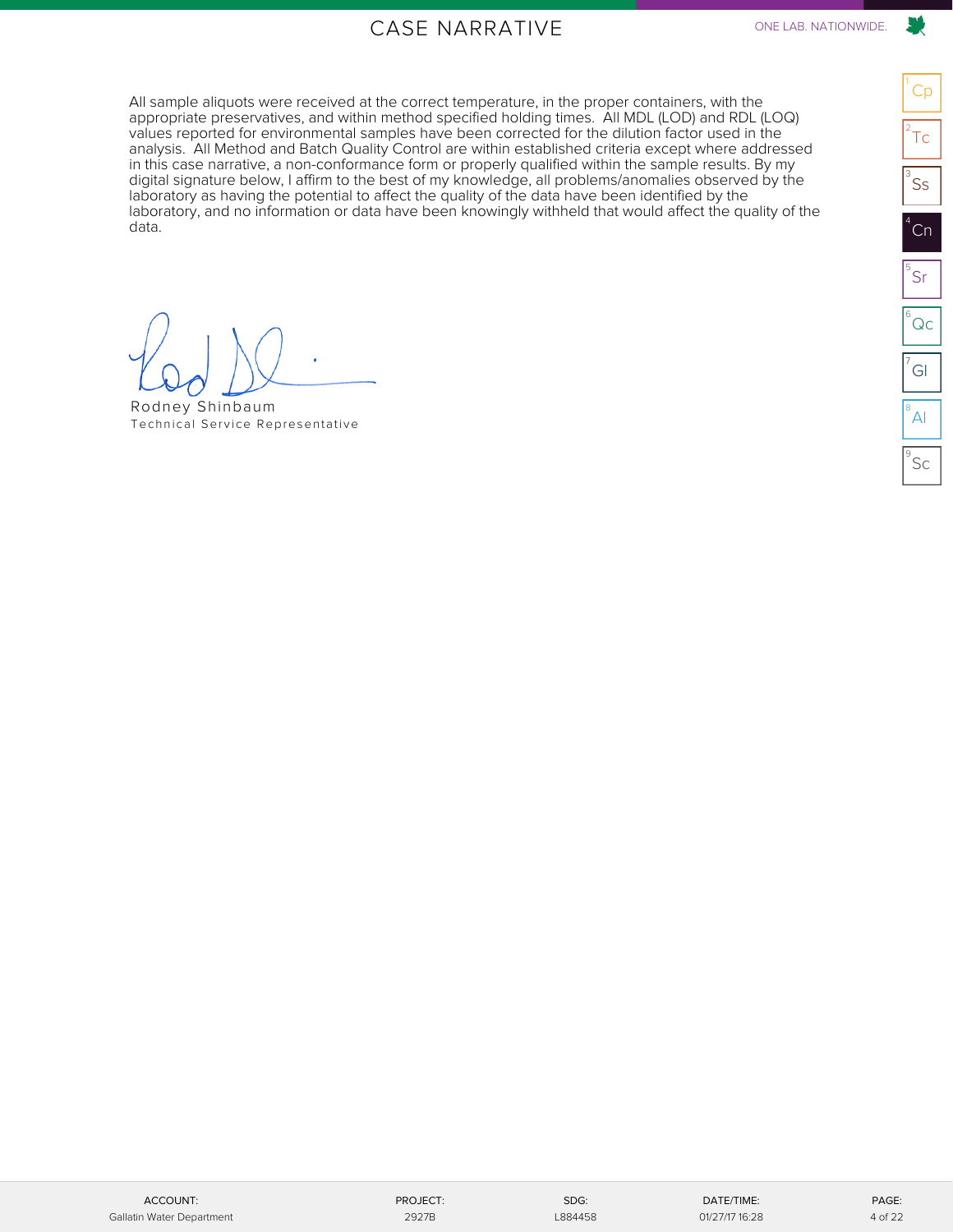### <span id="page-4-1"></span><span id="page-4-0"></span>ENTRY POINT

Collected date/time: 01/18/17 10:27

SAMPLE RESULTS - 01 ONE LAB. NATIONWIDE. L884458

 $^8$ Al

#### Additional Information

|              |              |       |                 | $\cap$      |
|--------------|--------------|-------|-----------------|-------------|
|              | Result       | Units | Reference Limit | ◡◡          |
| Analyte      |              |       |                 |             |
| pH (On Site) | 7.4          |       |                 | $\sim$<br>╰ |
| Entry Point  | $\mathsf{A}$ |       |                 |             |
| Sample Type  |              |       |                 | <b>Ss</b>   |

#### Gravimetric Analysis by Method 2540 C-1997

| Ordvillettic Arigiyals by Metricu 2040 C-1997 |        |           |            |      |                          |                  |          |         | $\cap$   |
|-----------------------------------------------|--------|-----------|------------|------|--------------------------|------------------|----------|---------|----------|
|                                               | Result | Qualifier | Det. Limit |      | Reference Limit Dilution | Analysis         | Batch    | Analyst | $\cup$ : |
| Analyte                                       | mq/    |           | ma/l       | mq/1 |                          | date / time      |          |         |          |
| Dissolved Solids                              | 195    |           | 10.0       | 500  |                          | 01/22/2017 07:22 | WG944938 |         |          |

#### Wet Chemistry by Method 2120B

| Wet Chemistry by Method 2120B |        |           |            |     |                                   |                  |          |            | Qc     |
|-------------------------------|--------|-----------|------------|-----|-----------------------------------|------------------|----------|------------|--------|
|                               | Result | Qualifier | Det. Limit |     | Reference Limit Dilution Analysis |                  | Batch    | Analyst    |        |
| Analyte                       | pcu    |           | pcu        | pcu |                                   | date / time      |          |            | $\sim$ |
| Color                         | 1.00   |           | .00        |     |                                   | 01/20/2017 09:47 | WG944415 | <b>MHM</b> | וכ     |

#### Wet Chemistry by Method 2150 B-2011

|         | Result | Qualifier | Det. Limit        | Reference Limit Dilution | Analysis       | <b>Batch</b> | Analyst    |   |
|---------|--------|-----------|-------------------|--------------------------|----------------|--------------|------------|---|
| Analyte | .0.8.  |           | $. \cup . \cup .$ | .U.IV.                   | date<br>/ time |              |            | ー |
| Odor    | 1.00   |           | 1.00              |                          |                |              | <b>MHM</b> |   |

#### Wet Chemistry by Method 300.0

|          | Result | Qualifier | Det. Limit | Reference Limit Dilution | Analysis         | <b>Batch</b> | Analyst    |
|----------|--------|-----------|------------|--------------------------|------------------|--------------|------------|
| Analyte  | mq/l   |           | mq/1       | mg/l                     | date / time      |              |            |
| Chloride | 13.1   |           | 1.00       | 250                      | 01/20/2017 02:10 | WG944511     | <b>KCF</b> |
| Fluoride | 0.687  |           | 0.100      |                          | 01/20/2017 02:10 | WG944511     | <b>KCF</b> |
| Sulfate  | 20.4   |           | 5.00       | 250                      | 01/20/2017 02:10 | WG944511     | <b>KCF</b> |

#### Wet Chemistry by Method 335.4

|         | Result | Qualifier | Det. Limit | Reference Limit Dilution | Analysis         | <u>Batch</u> | Analyst |
|---------|--------|-----------|------------|--------------------------|------------------|--------------|---------|
| Analyte | ma/    |           | ma/        | ma/l                     | date / time      |              |         |
| Cyanide | ND     |           | 0.00500    | 0.20                     | 01/26/2017 18:17 | WG946724     | ASK     |

#### Wet Chemistry by Method 5540 C-2000

|             | Result | Qualifier<br>_______ | Det. Limit | Reference Limit Dilution |       | Analysis         | <b>Batch</b> | Analyst    |
|-------------|--------|----------------------|------------|--------------------------|-------|------------------|--------------|------------|
| Analyte     | ma/    |                      | ma/        | mq/l                     |       | date / time      |              |            |
| <b>MBAS</b> | ND     |                      | 0.0250     | ა.50                     | ل ہے. | 01/20/2017 08:26 | WG944757     | <b>MHM</b> |

#### Mercury by Method 245.1

|         | Result | Qualifier | Det. Limit | Reference Limit Dilution Analysis |                  | <b>Batch</b> | Analyst    |
|---------|--------|-----------|------------|-----------------------------------|------------------|--------------|------------|
| Analyte | ma/l   |           | ma/l       | ma/l                              | date / time      |              |            |
| Mercury |        |           | 0.000200   | 0.0020                            | 01/24/2017 19:22 | WG946060     | <b>NJB</b> |

#### Metals (ICP) by Method 200.7

|           | Result    | Qualifier | Det. Limit |      | Reference Limit Dilution | Analysis         | Batch      | Analyst    |       |
|-----------|-----------|-----------|------------|------|--------------------------|------------------|------------|------------|-------|
| Analyte   | mg/l      |           | mg/l       | mg/l |                          | date / time      |            |            |       |
| Aluminum  | <b>ND</b> |           | 0.200      | 0.20 |                          | 01/23/2017 12:59 | WG944806   | <b>CCE</b> |       |
| Barium    | 0.0211    |           | 0.00500    | 2    |                          | 01/23/2017 12:59 | WG944806   | <b>CCE</b> |       |
| Chromium  | <b>ND</b> |           | 0.0100     | 0.10 |                          | 01/23/2017 12:59 | WG944806   | CCE        |       |
| Copper    | <b>ND</b> |           | 0.0100     |      |                          | 01/23/2017 12:59 | WG944806   | <b>CCE</b> |       |
| Iron      | <b>ND</b> |           | 0.100      | 0.30 |                          | 01/23/2017 12:59 | WG944806   | <b>CCE</b> |       |
| Manganese | <b>ND</b> |           | 0.0100     | 0.05 |                          | 01/23/2017 12:59 | WG944806   | <b>CCE</b> |       |
| Nickel    | <b>ND</b> |           | 0.0100     | 0.10 |                          | 01/23/2017 12:59 | WG944806   | <b>CCE</b> |       |
| Silver    | <b>ND</b> |           | 0.00500    | 0.10 |                          | 01/23/2017 12:59 | WG944806   | <b>CCE</b> |       |
|           | ACCOUNT:  |           | PROJECT:   |      |                          | SDG:             | DATE/TIME: |            | PAGE: |

Gallatin Water Department 2927B 2927B L884458 01/27/17 16:28 5 of 22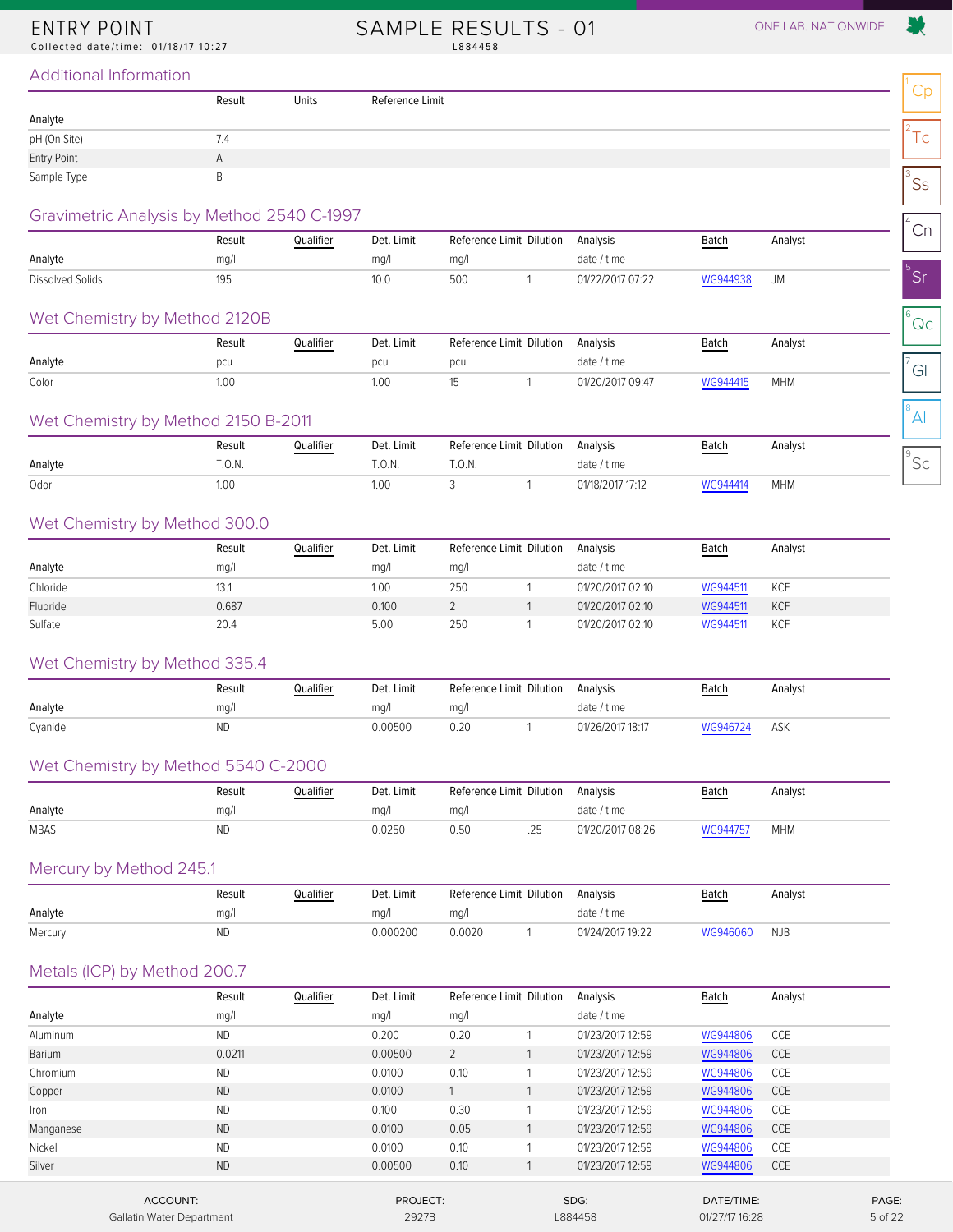#### ENTRY POINT Collected date/time: 01/18/17 10:27

# SAMPLE RESULTS - 01 ONE LAB. NATIONWIDE.<br>L884458

爱

 $\mathsf{^{3}SS}$ 

Metals (ICP) by Method 200.7

|         | Result | Qualifier | Det. Limit | Reference Limit Dilution | Analysis         | <b>Batch</b> | Analyst |   |
|---------|--------|-----------|------------|--------------------------|------------------|--------------|---------|---|
| Analyte | mq/l   |           | ma/l       | mq/                      | date / time      |              |         |   |
| Sodium  | 10.6   | _         | 1.00       |                          | 01/23/2017 12:59 | WG944806     | CCE     | - |
| Zinc    | ΝD     |           | 0.0500     |                          | 01/23/2017 12:59 | WG944806     | CCE     | ∼ |

#### Metals (ICPMS) by Method 200.8

| mg/l      |        | mq/l      | mg/l       | date / time              |          |            | Cn      |
|-----------|--------|-----------|------------|--------------------------|----------|------------|---------|
| <b>ND</b> |        | 0.00100   | 0.0060     | 01/23/2017 21:54         | WG944521 | VSS        |         |
| <b>ND</b> |        | 0.00100   | 0.01       | 01/24/2017 11:38         | WG944521 | LAT        | 'Sı     |
| <b>ND</b> |        | 0.00100   | 0.0040     | 01/23/2017 21:54         | WG944521 | <b>VSS</b> |         |
| <b>ND</b> |        | 0.00100   | 0.0050     | 01/23/2017 21:54         | WG944521 | VSS        |         |
| <b>ND</b> |        | 0.00100   | 0.05       | 01/24/2017 11:38         | WG944521 | LAT        | Qc      |
| <b>ND</b> |        | 0.00100   | 0.0020     | 01/24/2017 11:38         | WG944521 | LAT        |         |
|           | Result | Qualifier | Det. Limit | Reference Limit Dilution | Analysis | Batch      | Analyst |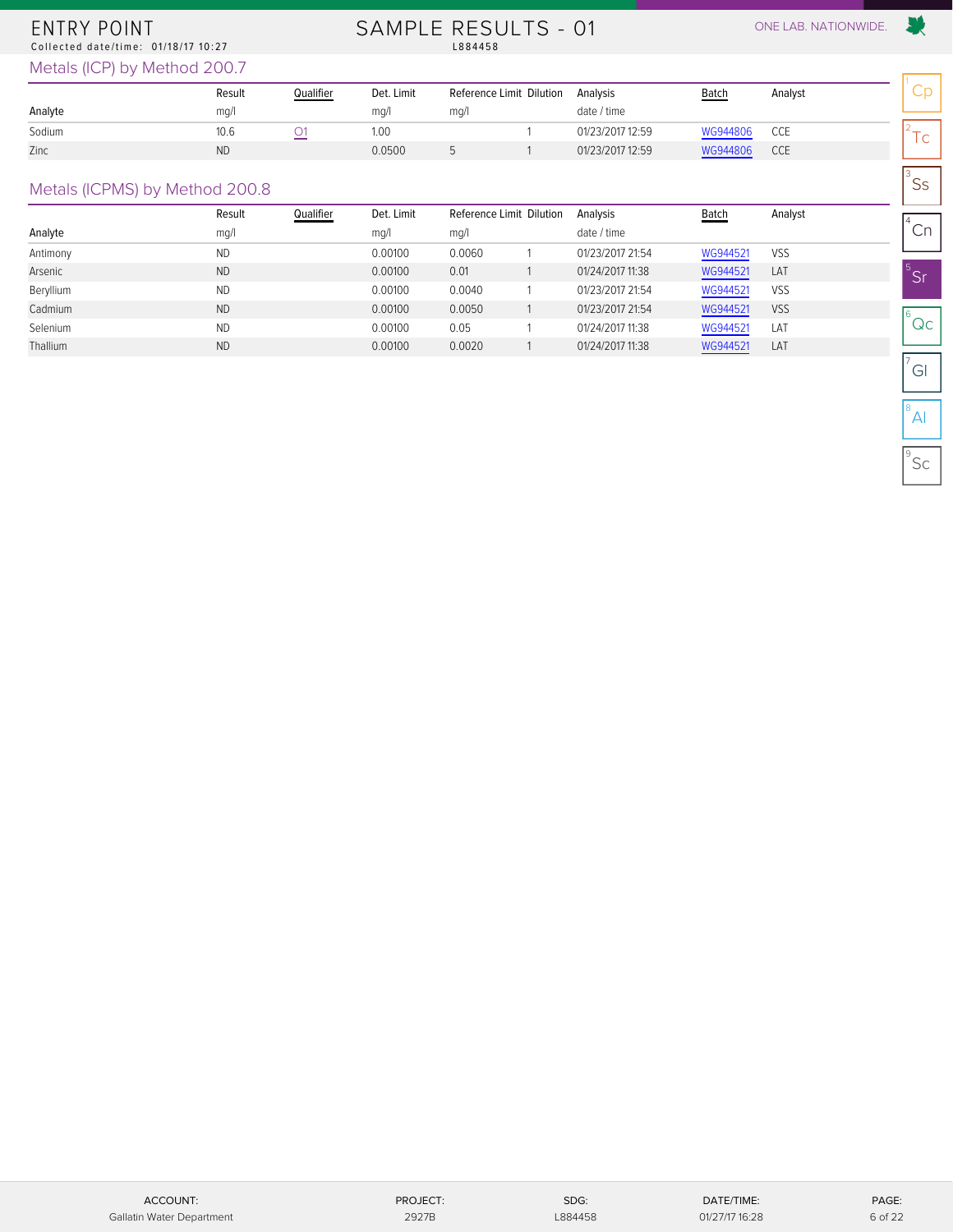Gravimetric Analysis by Method 2540 C-1997 Land Communication Communication (1884458-01

## WG944938 QUALITY CONTROL SUMMARY ONE LAB. NATIONWIDE.

#### Method Blank (MB)

| (MB) R3192595-1 01/22/17 07:22 |                  |                                |        |        |  |  |  |
|--------------------------------|------------------|--------------------------------|--------|--------|--|--|--|
|                                | <b>MB Result</b> | <b>MB Qualifier</b><br>_______ | MB MDL | MB RDL |  |  |  |
| Analyte                        | mq/              |                                | ma/l   | mq/1   |  |  |  |
| Dissolved Solids               |                  |                                | 2.82   | 10.0   |  |  |  |

#### L884458-01 Original Sample (OS) • Duplicate (DUP)

<span id="page-6-0"></span>

|                  | (OS) L884458-01 01/22/17 07:22 • (DUP) R3192595-4 01/22/17 07:22 |     |  |                  |                      |                       |  |  |  |
|------------------|------------------------------------------------------------------|-----|--|------------------|----------------------|-----------------------|--|--|--|
|                  | Original Result DUP Result                                       |     |  | Dilution DUP RPD | <b>DUP Qualifier</b> | <b>DUP RPD Limits</b> |  |  |  |
| Analyte          | ma/                                                              | ma/ |  |                  |                      |                       |  |  |  |
| Dissolved Solids | 195                                                              |     |  | 1.55             |                      |                       |  |  |  |

#### Laboratory Control Sample (LCS) • Laboratory Control Sample Duplicate (LCSD)

| (LCS) R3192595-2 01/22/17 07:22 • (LCSD) R3192595-3 01/22/17 07:22 |                         |      |                    |          |           |             |                      |                       |            |                   |
|--------------------------------------------------------------------|-------------------------|------|--------------------|----------|-----------|-------------|----------------------|-----------------------|------------|-------------------|
|                                                                    | Spike Amount LCS Result |      | <b>LCSD Result</b> | LCS Rec. | LCSD Rec. | Rec. Limits | <b>LCS Qualifier</b> | <b>LCSD Qualifier</b> | <b>RPD</b> | <b>RPD Limits</b> |
| Analyte                                                            | mq/1                    | ma/l | ma/l               |          |           |             |                      |                       |            |                   |
| Dissolved Solids                                                   | 8800                    | 8260 | 8480               | 93.9     | 96.4      | 85.0-115    |                      |                       | 2.63       |                   |

01/27/17 16:28

 $^8$ Al

 $^{\circ}$ Sc

Cp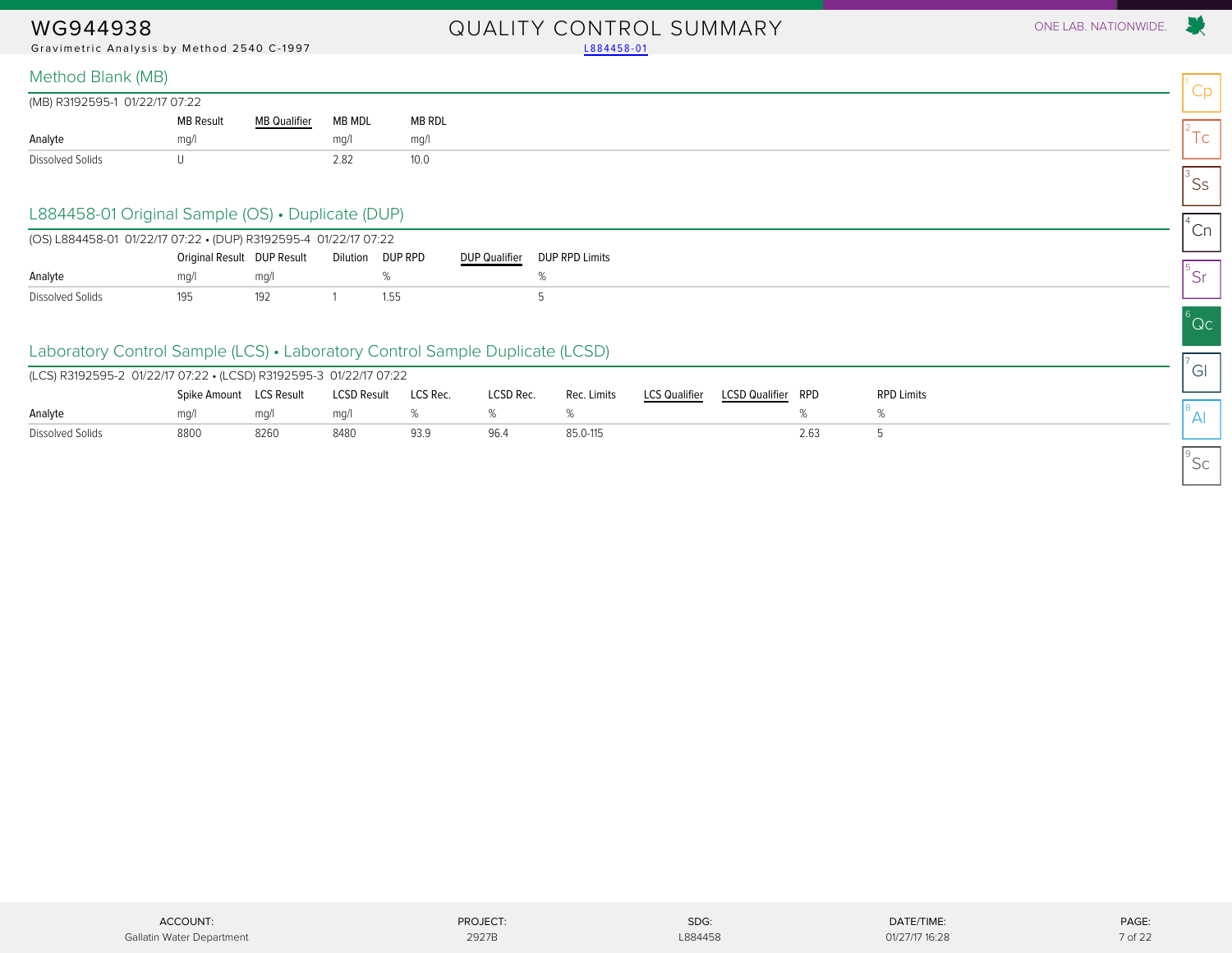# Wet Chemistry by Method 2120B

# WG944415 QUALITY CONTROL SUMMARY ONE LAB. NATIONWIDE.

### L884458-01 Original Sample (OS) • Duplicate (DUP)

<span id="page-7-0"></span>

| (OS) L884458-01 01/20/17 09:47 • (DUP) WG944415-1 01/20/17 09:47 |                                             |      |  |       |  |                               |  |  |  |  |
|------------------------------------------------------------------|---------------------------------------------|------|--|-------|--|-------------------------------|--|--|--|--|
|                                                                  | Original Result DUP Result Dilution DUP RPD |      |  |       |  | DUP Qualifier  DUP RPD Limits |  |  |  |  |
| Analyte                                                          |                                             |      |  |       |  |                               |  |  |  |  |
| Color                                                            | 1.00                                        | 1.00 |  | 0.000 |  |                               |  |  |  |  |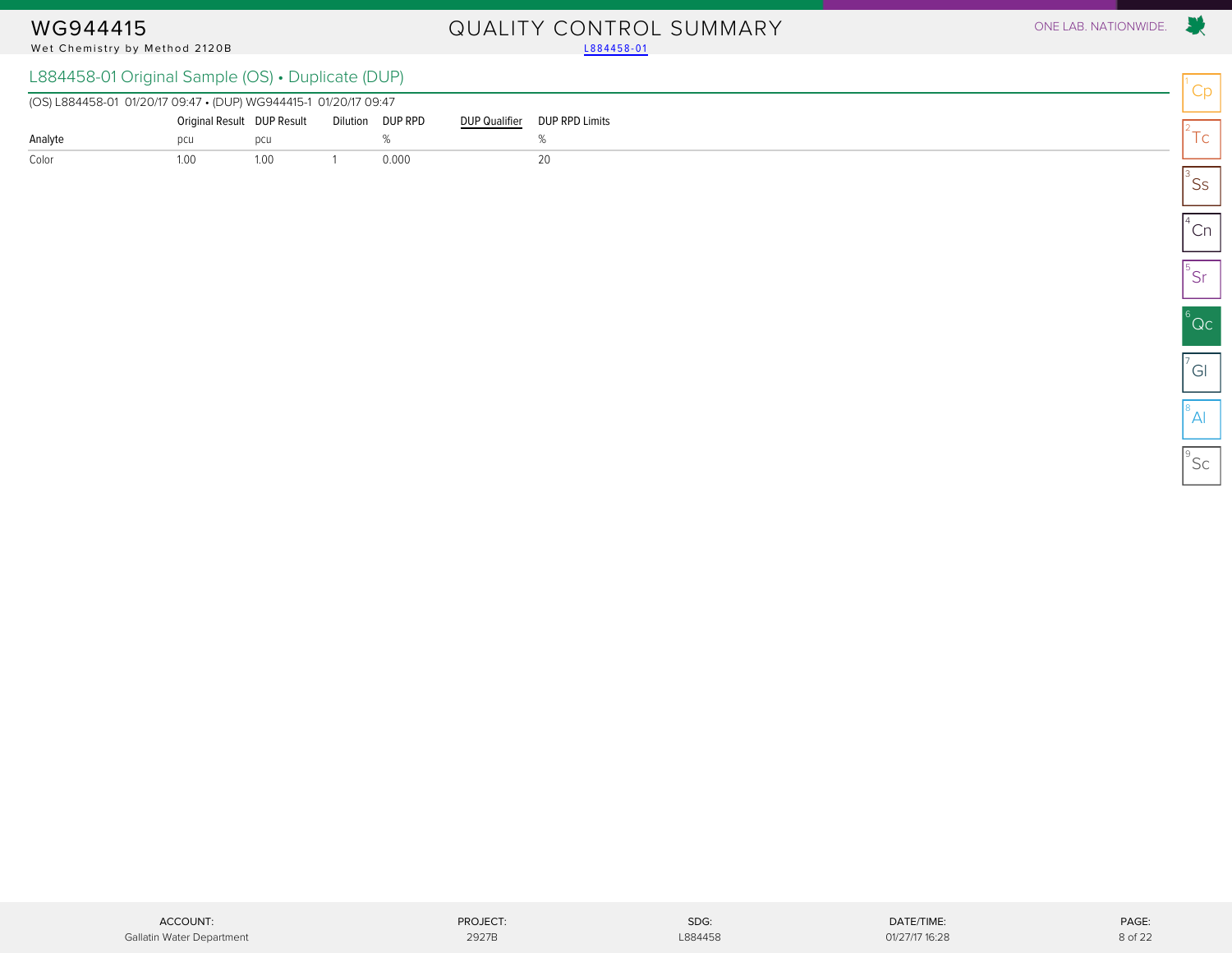Wet Chemistry by Method 2150 B-2011

# WG944414 OUALITY CONTROL SUMMARY ONE LAB. NATIONWIDE.<br>Wet Chemistry by Method 2150 B-2011 2150 Prices and the Chemistry by Method 2150 B-2011

|         | (MB) WG944414-1 01/18/17 17:12 |                     |        |        |  |  |  |
|---------|--------------------------------|---------------------|--------|--------|--|--|--|
|         | <b>MB Result</b>               | <b>MB Qualifier</b> | MB MDL | MB RDL |  |  |  |
| Analyte | T.0.N.                         |                     | T.0.N. | T.0.N. |  |  |  |
| Odor    | l.O(                           |                     | 0.333  | 1.00   |  |  |  |

#### L884458-01 Original Sample (OS) • Duplicate (DUP)

<span id="page-8-0"></span>

|         | (OS) L884458-01 01/18/17 17:12 • (DUP) WG944414-2 01/18/17 17:12 |        |  |                  |               |                |  |  |  |
|---------|------------------------------------------------------------------|--------|--|------------------|---------------|----------------|--|--|--|
|         | Original Result DUP Result                                       |        |  | Dilution DUP RPD | DUP Qualifier | DUP RPD Limits |  |  |  |
| Analyte | .0.8                                                             | ".O.N. |  |                  |               |                |  |  |  |
| Odor    | 00.1                                                             | 1.00   |  | 0.000            |               |                |  |  |  |

X.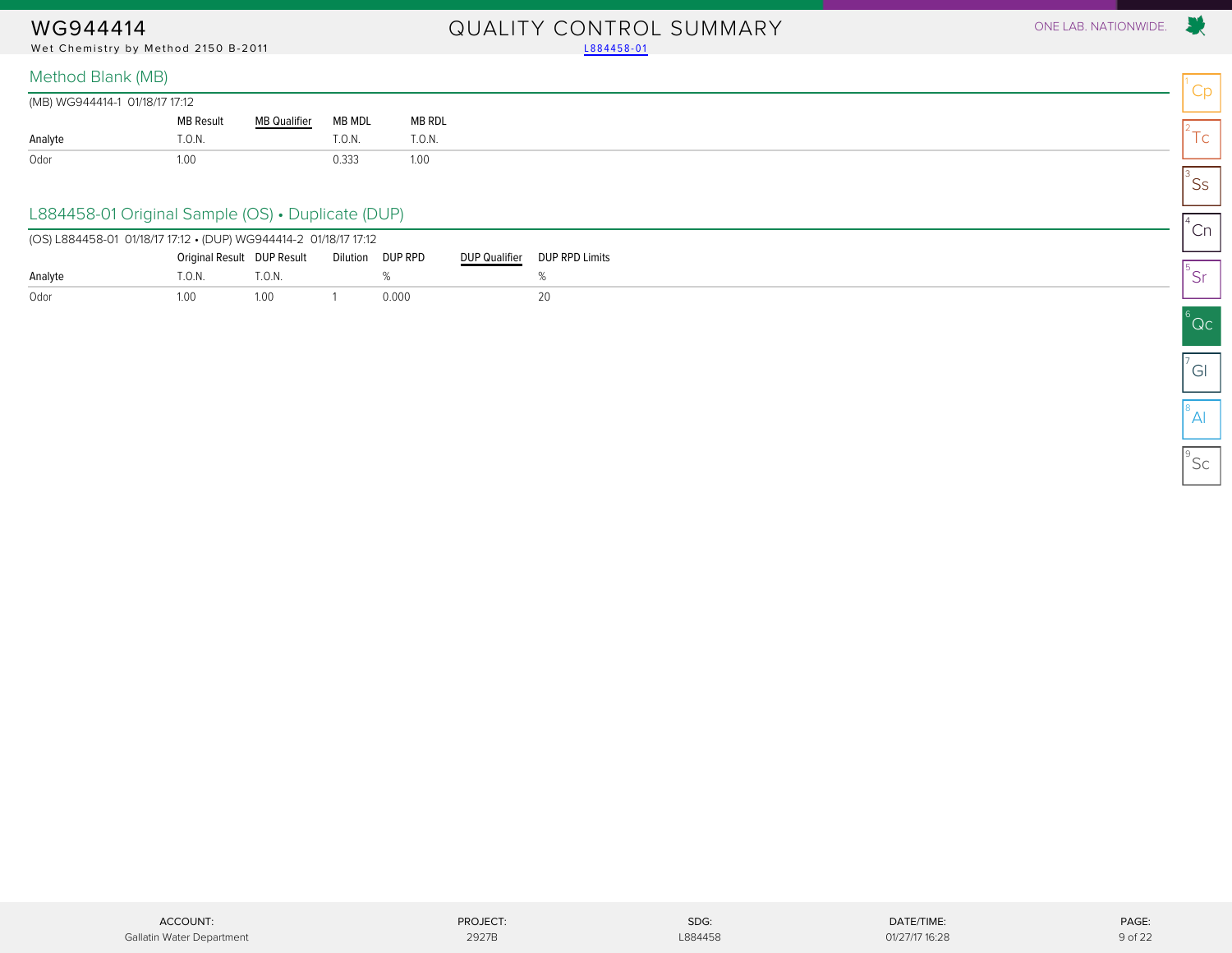#### Wet Chemistry by Method 300.0 Land and the control of the control of the control of the control of the control of the control of the control of the control of the control of the control of the control of the control of the

## WG944511 QUALITY CONTROL SUMMARY ONE LAB. NATIONWIDE.

 $^1$ Cp

 $2^2$ Tc

 $\mathsf{^{3}SS}$ 

 $^{4}$ Cn

5 Sr

 $^6$ Qc

 $\sigma$ <sup>7</sup>Gl

 $^8$ Al

 $^{\circ}$ Sc

Method Blank (MB)

| (MB) R3191795-1 01/19/17 17:43 |  |
|--------------------------------|--|
|                                |  |

| יטד. <i>ווי וויט</i> וויט ויטכוט ויטור <i>ו</i> שווו |                  |                     |        |        |
|------------------------------------------------------|------------------|---------------------|--------|--------|
|                                                      | <b>MB Result</b> | <b>MB Qualifier</b> | MB MDL | MB RDL |
| Analyte                                              | mg/l             |                     | mq/l   | mq/1   |
| Chloride                                             |                  |                     | 0.0519 | 1.00   |
| Fluoride                                             |                  |                     | 0.0099 | 0.100  |
| Sulfate                                              |                  |                     | 0.0774 | 5.00   |

#### L884477-01 Original Sample (OS) • Duplicate (DUP)

<span id="page-9-0"></span>

|          | (OS) L884477-01 01/19/17 21:12 • (DUP) R3191795-6 01/19/17 21:26 |       |  |                  |               |                |  |  |  |  |  |
|----------|------------------------------------------------------------------|-------|--|------------------|---------------|----------------|--|--|--|--|--|
|          | Original Result DUP Result                                       |       |  | Dilution DUP RPD | DUP Qualifier | DUP RPD Limits |  |  |  |  |  |
| Analyte  | ma/1                                                             | mq/1  |  |                  |               |                |  |  |  |  |  |
| Chloride | 10.4                                                             | 10.5  |  |                  |               | 20             |  |  |  |  |  |
| Fluoride | 0.399                                                            | 0.400 |  |                  |               | 20             |  |  |  |  |  |
| Sulfate  | 10.4                                                             | 10.4  |  |                  |               | 20             |  |  |  |  |  |

#### L884592-01 Original Sample (OS) • Duplicate (DUP)

|          | (OS) L884592-01 01/19/17 22:11 • (DUP) R3191795-7 01/19/17 23:26 |       |  |                  |                      |                |  |  |  |  |  |
|----------|------------------------------------------------------------------|-------|--|------------------|----------------------|----------------|--|--|--|--|--|
|          | Original Result DUP Result                                       |       |  | Dilution DUP RPD | <b>DUP Qualifier</b> | DUP RPD Limits |  |  |  |  |  |
| Analyte  | ma/l                                                             | ma/l  |  |                  |                      |                |  |  |  |  |  |
| Chloride | 28.4                                                             | 28.5  |  |                  |                      | 20             |  |  |  |  |  |
| Fluoride | 0.214                                                            | 0.202 |  |                  |                      | 20             |  |  |  |  |  |
| Sulfate  | 32.2                                                             | 32.3  |  |                  |                      | 20             |  |  |  |  |  |

### Laboratory Control Sample (LCS) • Laboratory Control Sample Duplicate (LCSD)

| (LCS) R3191795-2 01/19/17 17:58 • (LCSD) R3191795-3 01/19/17 18:12 |              |            |                    |          |           |             |                      |                       |     |                   |
|--------------------------------------------------------------------|--------------|------------|--------------------|----------|-----------|-------------|----------------------|-----------------------|-----|-------------------|
|                                                                    | Spike Amount | LCS Result | <b>LCSD Result</b> | LCS Rec. | LCSD Rec. | Rec. Limits | <b>LCS Qualifier</b> | <b>LCSD Qualifier</b> | RPD | <b>RPD Limits</b> |
| Analyte                                                            | mq/1         | mg/l       | mq/l               |          |           |             |                      |                       |     |                   |
| Chloride                                                           | 40.0         | 39.3       | 39.2               | 98       | 98        | 90-110      |                      |                       |     | 20                |
| Fluoride                                                           | 8.00         | 7.89       | 7.89               | 99       | 99        | 90-110      |                      |                       |     | 20                |
| Sulfate                                                            | 40.0         | 39.2       | 39.7               | 98       | 98        | 90-110      |                      |                       |     | 20                |

### L884316-02 Original Sample (OS) • Matrix Spike (MS)

| (OS) L884316-02 01/19/17 18:57 • (MS) R3191795-5 01/19/17 19:12 |                                        |      |      |         |                      |                     |
|-----------------------------------------------------------------|----------------------------------------|------|------|---------|----------------------|---------------------|
|                                                                 | Spike Amount Original Result MS Result |      |      | MS Rec. | Dilution Rec. Limits | <b>MS Qualifier</b> |
| Analyte                                                         | ma/l                                   | ma/  | ma/  |         |                      |                     |
| Fluoride                                                        | 5.0C                                   | 8.70 | 13.1 |         | 80-120               |                     |

| <b>ACCOUNT:</b>           | PROJECT:<br>.                                | SDG:    | DATE/TIME:<br>the contract of the contract of the | PAGE:    |
|---------------------------|----------------------------------------------|---------|---------------------------------------------------|----------|
| Gallatin Water Department | 2927B<br>the contract of the contract of the | L884458 | 01/27/17 16:28                                    | 10 of 22 |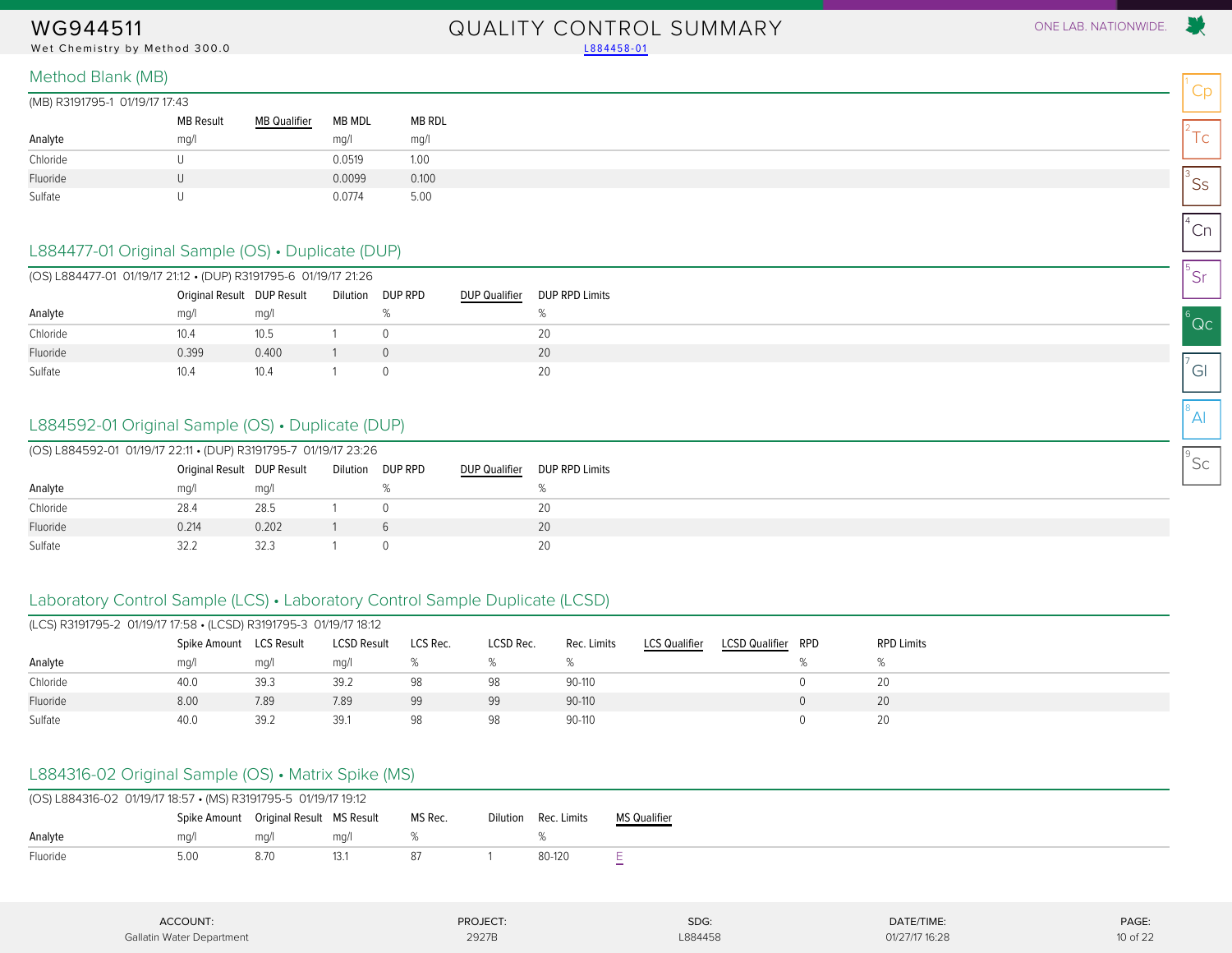#### Wet Chemistry by Method 300.0

# WG944511 QUALITY CONTROL SUMMARY ONE LAB. NATIONWIDE.<br>Wet Chemistry by Method 300.0

### L884601-01 Original Sample (OS) • Matrix Spike (MS) • Matrix Spike Duplicate (MSD)

| (OS) L884601-01 01/20/17 00:55 • (MS) R3191795-8 01/20/17 01:10 • (MSD) R3191795-9 01/20/17 01:25 |              |                           |      |                   |         |          |                      |                     |                      |            |                   |
|---------------------------------------------------------------------------------------------------|--------------|---------------------------|------|-------------------|---------|----------|----------------------|---------------------|----------------------|------------|-------------------|
|                                                                                                   | Spike Amount | Original Result MS Result |      | <b>MSD Result</b> | MS Rec. | MSD Rec. | Dilution Rec. Limits | <b>MS Qualifier</b> | <b>MSD Qualifier</b> | <b>RPD</b> | <b>RPD Limits</b> |
| Analyte                                                                                           | ma/1         | mg/                       | ma/l | ma/l              |         |          |                      |                     |                      |            |                   |
| Chloride                                                                                          | 50.0         | 23.1                      | 73.7 | 73.9              | 101     | 102      | 80-120               |                     |                      |            |                   |
| Fluoride                                                                                          | 5.00         | <b>ND</b>                 | 5.12 | 5.18              | 102     | 104      | 80-120               |                     |                      |            |                   |

Cp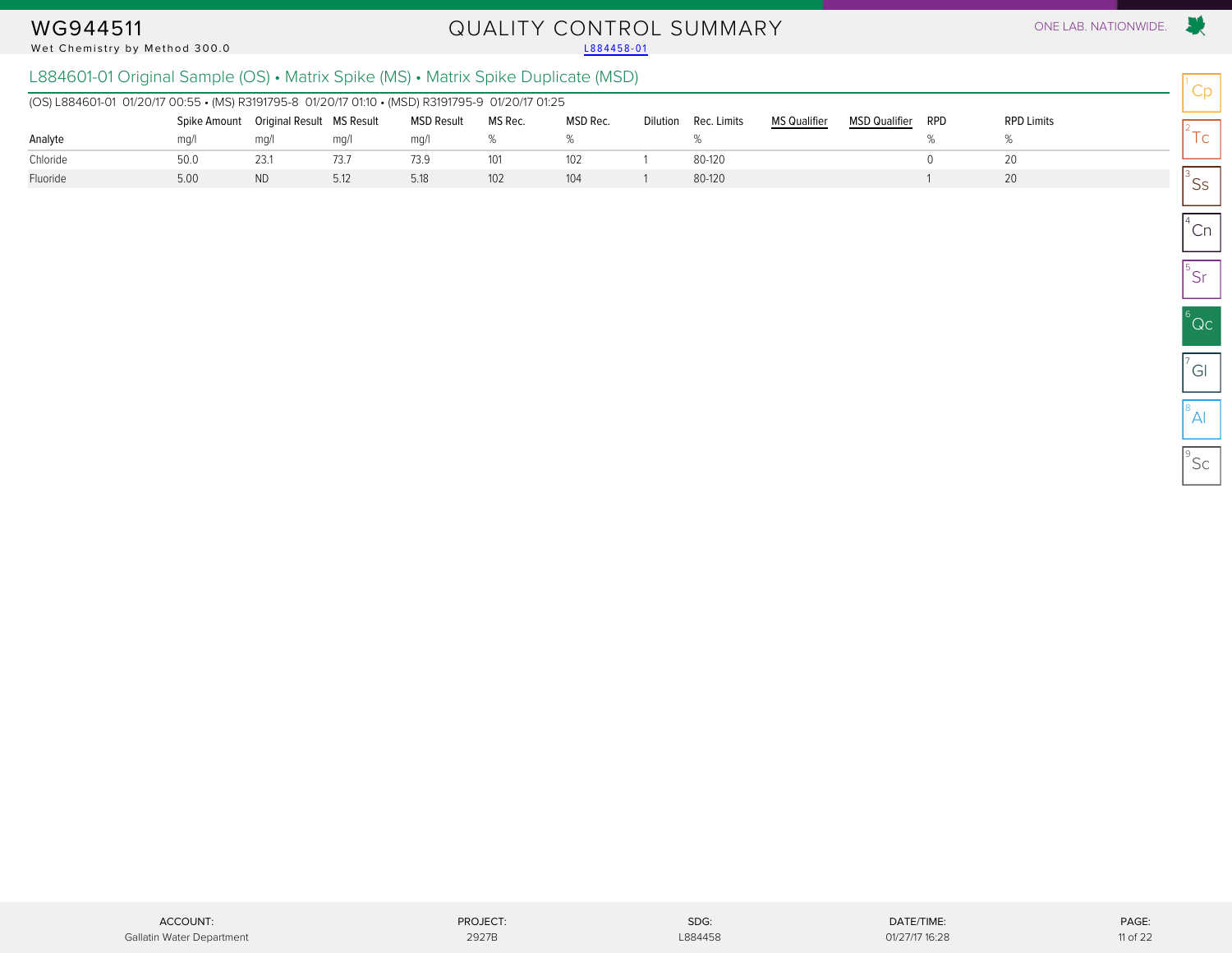Wet Chemistry by Method 335.4 [L884458-01](#page-4-1)

## WG946724 QUALITY CONTROL SUMMARY ONE LAB. NATIONWIDE.

| (MB) R3193100-1 01/26/17 18:11 |                  |                     |        |         |
|--------------------------------|------------------|---------------------|--------|---------|
|                                | <b>MB Result</b> | <b>MB Qualifier</b> | MB MDL | MB RDL  |
| Analyte                        | mq/1             |                     | ma/1   | mq/1    |
| Cyanide                        |                  |                     | 0.0018 | 0.00500 |

#### L884958-01 Original Sample (OS) • Duplicate (DUP)

<span id="page-11-0"></span>

| (OS) L884958-01 01/26/17 18:24 • (DUP) R3193100-6 01/26/17 18:25 |                            |         |          |         |                      |                       |
|------------------------------------------------------------------|----------------------------|---------|----------|---------|----------------------|-----------------------|
|                                                                  | Original Result DUP Result |         | Dilution | DUP RPD | <b>DUP Qualifier</b> | <b>DUP RPD Limits</b> |
| Analyte                                                          | ma/                        | ma/l    |          |         |                      |                       |
| Cyanide                                                          | ND.                        | 0.00394 |          |         |                      |                       |

#### L885180-06 Original Sample (OS) • Duplicate (DUP)

| (OS) L885180-06 01/26/17 18:36 • (DUP) R3193100-7 01/26/17 18:37 |                            |       |                  |                              |
|------------------------------------------------------------------|----------------------------|-------|------------------|------------------------------|
|                                                                  | Original Result DUP Result |       | Dilution DUP RPD | DUP Qualifier DUP RPD Limits |
| Analyte                                                          | ma/                        | ma/l  |                  |                              |
| Cyanide                                                          |                            | 0.000 |                  |                              |

#### Laboratory Control Sample (LCS) • Laboratory Control Sample Duplicate (LCSD)

| (LCS) R3193100-2 01/26/17 18:12 • (LCSD) R3193100-3 01/26/17 18:13 |                         |       |             |          |           |             |                      |                    |                   |
|--------------------------------------------------------------------|-------------------------|-------|-------------|----------|-----------|-------------|----------------------|--------------------|-------------------|
|                                                                    | Spike Amount LCS Result |       | LCSD Result | LCS Rec. | LCSD Rec. | Rec. Limits | <b>LCS Qualifier</b> | LCSD Qualifier RPD | <b>RPD Limits</b> |
| Analyte                                                            | ma/l                    | ma/l  | ma/l        |          |           |             |                      |                    |                   |
| Cyanide                                                            | 0.100                   | 0.106 | 0.108       | 106      |           | 90-110      |                      |                    |                   |

#### L884893-02 Original Sample (OS) • Matrix Spike (MS) • Matrix Spike Duplicate (MSD)

| (OS) L884893-02 01/26/17 18:19 • (MS) R3193100-4 01/26/17 18:20 • (MSD) R3193100-5 01/26/17 18:23 |                                          |           |       |            |         |          |          |             |                     |                      |     |                   |
|---------------------------------------------------------------------------------------------------|------------------------------------------|-----------|-------|------------|---------|----------|----------|-------------|---------------------|----------------------|-----|-------------------|
|                                                                                                   | Spike Amount  Original Result  MS Result |           |       | MSD Result | MS Rec. | MSD Rec. | Dilution | Rec. Limits | <b>MS Qualifier</b> | <b>MSD Qualifier</b> | RPD | <b>RPD Limits</b> |
| Analyte                                                                                           | ma/l                                     | ma/l      | ma/l  | ma/l       |         |          |          |             |                     |                      |     |                   |
| Cyanide                                                                                           | 0.200                                    | <b>ND</b> | 0.189 | 0.190      |         |          |          | $90-110$    |                     |                      |     |                   |

| ACCOUNT:                  | PROJECT: | SDG:    | DATE/TIME:     | PAGE:    |
|---------------------------|----------|---------|----------------|----------|
| Gallatin Water Department | 2927E    | L884458 | 01/27/17 16:28 | 12 of 22 |

01/27/17 16:28

Cp

 $2^2$ Tc

 $\mathsf{^{3}SS}$ 

 $^{4}$ Cn

5 Sr

 $^6$ Qc

 $\sigma$ <sup>7</sup>Gl

 $^8$ Al

 $^{\circ}$ Sc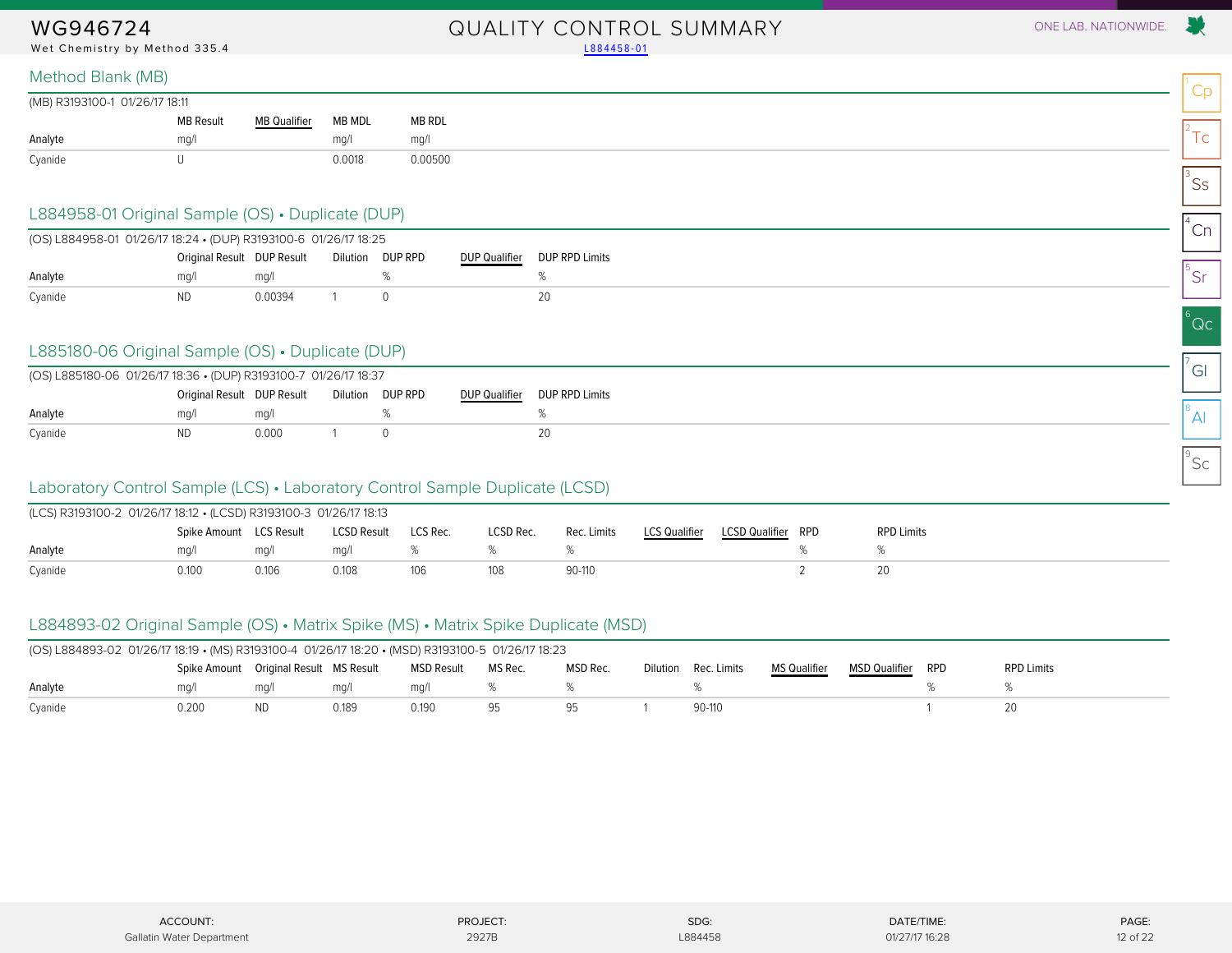Wet Chemistry by Method 5540 C-2000 [L884458-01](#page-4-1)

## WG944757 QUALITY CONTROL SUMMARY ONE LAB. NATIONWIDE.

Cp

 $2^2$ Tc

 $\mathsf{^{3}SS}$ 

 $^{4}$ Cn

5 Sr

 $^6$ Qc

 $\sigma$ <sup>7</sup>Gl

 $^8$ Al

 $^{\circ}$ Sc

#### Method Blank (MB)

| (MB) R3191808-1 01/20/17 08:22 |                  |                                                               |        |        |
|--------------------------------|------------------|---------------------------------------------------------------|--------|--------|
|                                | <b>MB Result</b> | <b>MB Qualifier</b><br>the control of the control of the con- | MB MDL | MB RDL |
| Analyte                        | ma/              |                                                               | mq/    | mq/1   |
| MBAS                           |                  |                                                               | 0.019  | 0.100  |

#### L884458-01 Original Sample (OS) • Duplicate (DUP)

<span id="page-12-0"></span>

| (OS) L884458-01 01/20/17 08:26 • (DUP) R3191808-4 01/20/17 08:26 |                            |       |                  |               |                |
|------------------------------------------------------------------|----------------------------|-------|------------------|---------------|----------------|
|                                                                  | Original Result DUP Result |       | Dilution DUP RPD | DUP Qualifier | DUP RPD Limits |
| Analyte                                                          | ma/                        | ma/l  |                  |               |                |
| <b>MBAS</b>                                                      | <b>ND</b>                  | 0.000 |                  |               |                |

### Laboratory Control Sample (LCS) • Laboratory Control Sample Duplicate (LCSD)

| (LCS) R3191808-2 01/20/17 08:23 • (LCSD) R3191808-3 01/20/17 08:23 |                         |       |                    |          |           |             |               |                       |     |                   |
|--------------------------------------------------------------------|-------------------------|-------|--------------------|----------|-----------|-------------|---------------|-----------------------|-----|-------------------|
|                                                                    | Spike Amount LCS Result |       | <b>LCSD Result</b> | LCS Rec. | LCSD Rec. | Rec. Limits | LCS Qualifier | <b>LCSD Qualifier</b> | RPD | <b>RPD Limits</b> |
| Analyte                                                            | ma/l                    | ma/   | ma/                |          |           |             |               |                       |     |                   |
| MBAS                                                               | 1.00                    | 0.929 | 0.909              | 93       |           | 90-110      |               |                       |     |                   |

#### L884767-02 Original Sample (OS) • Matrix Spike (MS) • Matrix Spike Duplicate (MSD)

| (OS) L884767-02 01/20/17 08:29 • (MS) R3191808-5 01/20/17 08:30 • (MSD) R3191808-6 01/20/17 08:30 |                                        |      |       |            |         |          |          |             |                     |               |     |                   |
|---------------------------------------------------------------------------------------------------|----------------------------------------|------|-------|------------|---------|----------|----------|-------------|---------------------|---------------|-----|-------------------|
|                                                                                                   | Spike Amount Original Result MS Result |      |       | MSD Result | MS Rec. | MSD Rec. | Dilution | Rec. Limits | <b>MS Qualifier</b> | MSD Qualifier | RPD | <b>RPD Limits</b> |
| Analyte                                                                                           | ma/1                                   | ma/l | ma/l  | ma/        |         |          |          |             |                     |               |     |                   |
| MBAS                                                                                              | LOO                                    |      | 0.946 | 0.961      |         |          |          | 90-110      |                     |               |     |                   |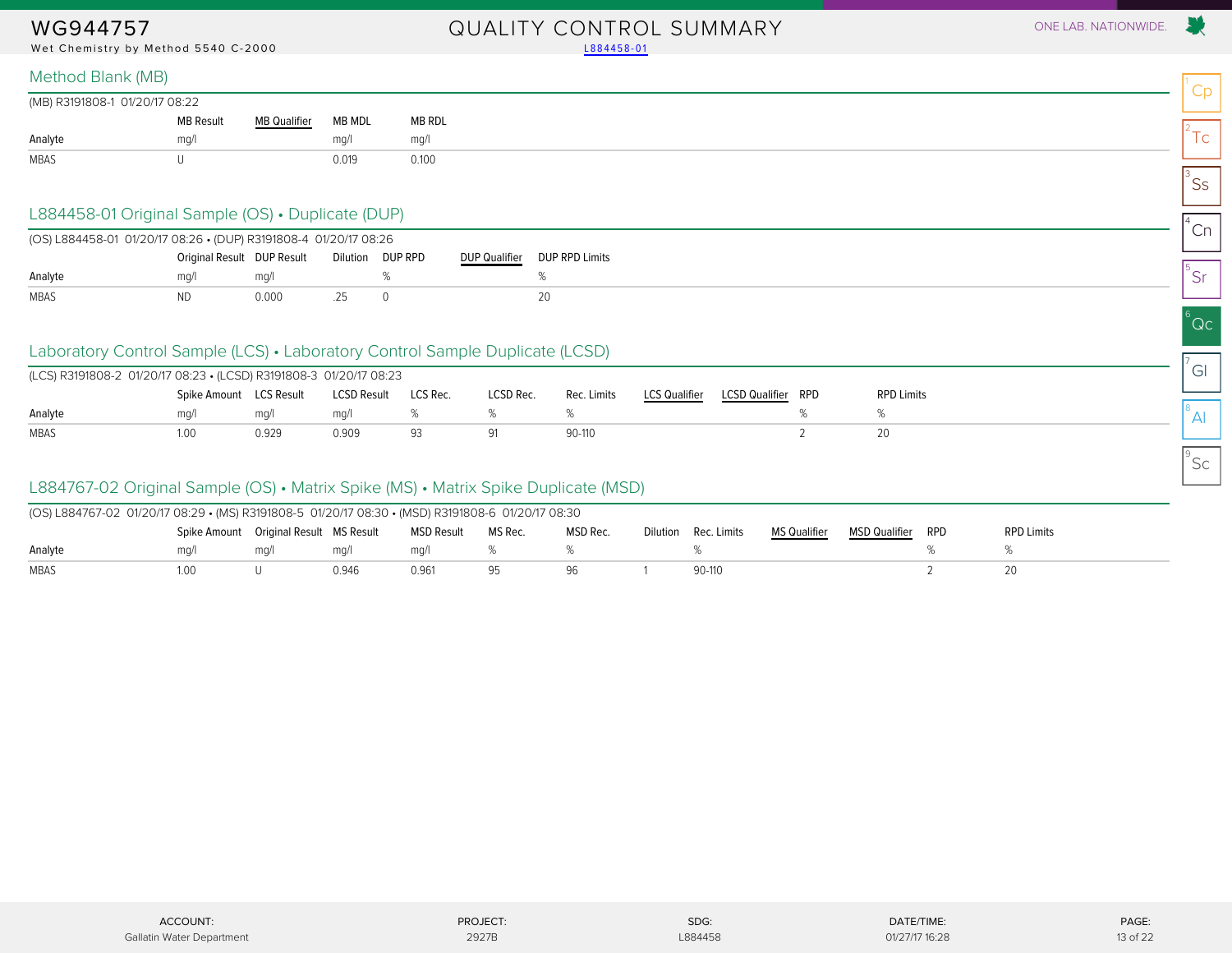#### WG946060 QUALITY CONTROL SUMMARY ONE LAB. NATIONWIDE. Mercury by Method 245.1 and the control of the control of the control of the control of the control of the control of the control of the control of the control of the control of the control of the control of the control of

#### Method Blank (MB)

| (MB) R3192564-1 01/24/17 19:02 |                  |                                 |          |          |
|--------------------------------|------------------|---------------------------------|----------|----------|
|                                | <b>MB Result</b> | <b>MB Qualifier</b><br>$\cdots$ | MB MDL   | MB RDL   |
| Analyte                        | ma/l             |                                 | ma/      | ma/l     |
| Mercury                        |                  |                                 | 0.000049 | 0.000200 |

#### Laboratory Control Sample (LCS) • Laboratory Control Sample Duplicate (LCSD)

<span id="page-13-0"></span>

| (LCS) R3192564-2 01/24/17 19:04 • (LCSD) R3192564-3 01/24/17 19:06 |                         |         |                    |          |           |             |                      |                       |     |                   |
|--------------------------------------------------------------------|-------------------------|---------|--------------------|----------|-----------|-------------|----------------------|-----------------------|-----|-------------------|
|                                                                    | Spike Amount LCS Result |         | <b>LCSD Result</b> | LCS Rec. | LCSD Rec. | Rec. Limits | <b>LCS Qualifier</b> | <b>LCSD Qualifier</b> | RPD | <b>RPD Limits</b> |
| Analyte                                                            | ma/                     | ma/l    | ma/l               |          |           |             |                      |                       |     |                   |
| Mercury                                                            | 0.00300                 | 0.00297 | 0.00286            | 99       |           | 85-115      |                      |                       |     |                   |

#### L884958-01 Original Sample (OS) • Matrix Spike (MS) • Matrix Spike Duplicate (MSD)

| (OS) L884958-01 01/24/17 19:09 • (MS) R3192564-4 01/24/17 19:11 • (MSD) R3192564-5 01/24/17 19:13 |         |                                          |         |            |         |          |                      |              |               |     |                   |
|---------------------------------------------------------------------------------------------------|---------|------------------------------------------|---------|------------|---------|----------|----------------------|--------------|---------------|-----|-------------------|
|                                                                                                   |         | Spike Amount  Original Result  MS Result |         | MSD Result | MS Rec. | MSD Rec. | Dilution Rec. Limits | MS Qualifier | MSD Qualifier | RPD | <b>RPD Limits</b> |
| Analyte                                                                                           | ma/1    | ma/                                      | ma/l    | ma/l       |         |          |                      |              |               |     |                   |
| Mercury                                                                                           | 0.00300 | ND.                                      | 0.00306 | 0.00310    | 102     | 103      | 70-130               |              |               |     |                   |

 $^{\circ}$ Sc

Cp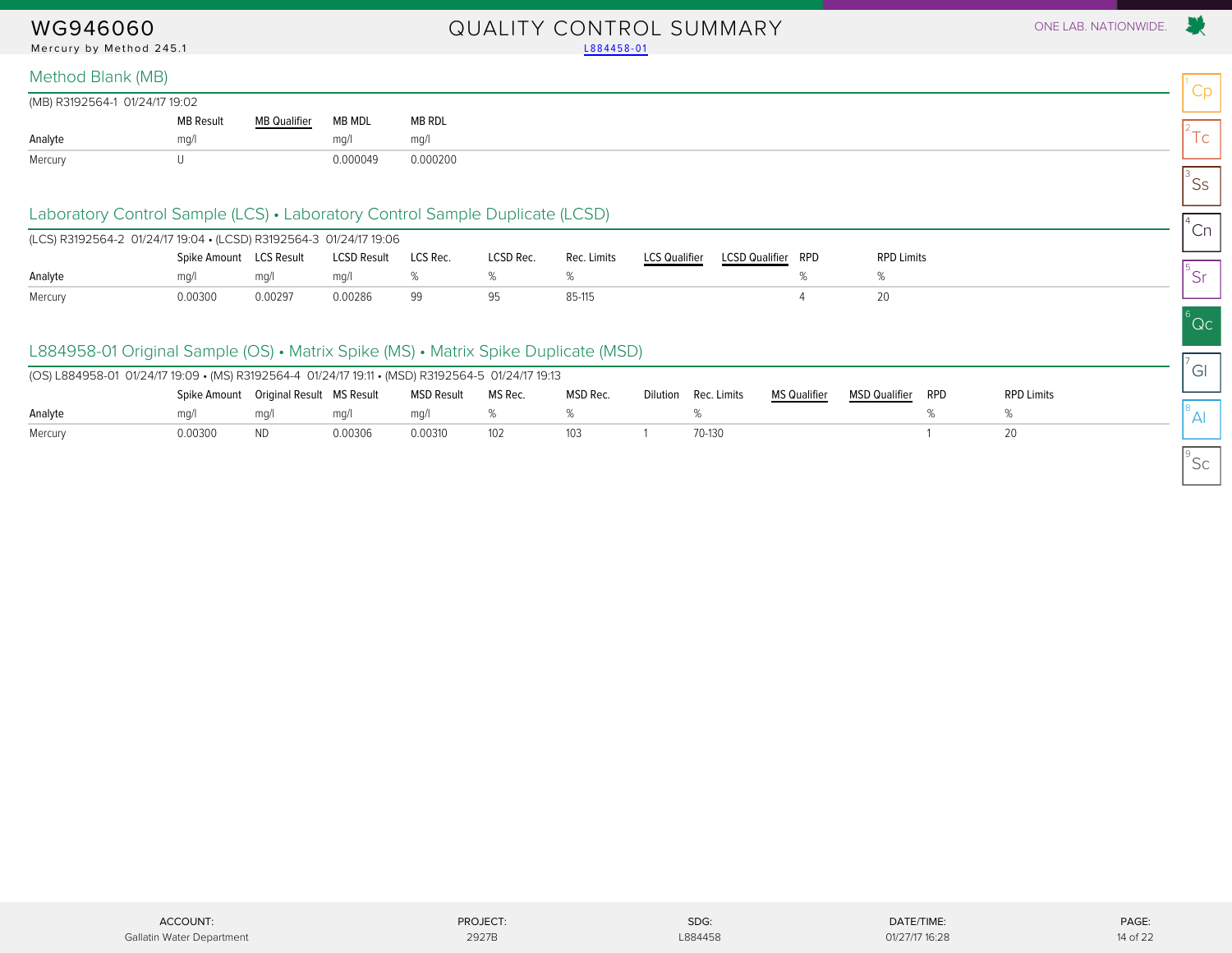Metals (ICP) by Method 200.7 [L884458-01](#page-4-1)

## WG944806 QUALITY CONTROL SUMMARY ONE LAB. NATIONWIDE.

#### Method Blank (MB)

#### (MB) R3192216-1 01/23/17 12:49

|           | MB Result | <b>MB Qualifier</b> | MB MDL | MB RDL  |
|-----------|-----------|---------------------|--------|---------|
| Analyte   | mg/l      |                     | mg/l   | mg/l    |
| Aluminum  | 0.0292    | J                   | 0.0273 | 0.200   |
| Barium    | U         |                     | 0.001  | 0.00500 |
| Chromium  | U         |                     | 0.0018 | 0.0100  |
| Copper    | U         |                     | 0.007  | 0.0100  |
| Iron      | U         |                     | 0.0282 | 0.100   |
| Manganese | U         |                     | 0.002  | 0.0100  |
| Nickel    | U         |                     | 0.0058 | 0.0100  |
| Silver    | U         |                     | 0.0027 | 0.00500 |
| Sodium    | U         |                     | 0.0939 | 1.00    |
| Zinc      | U         |                     | 0.0034 | 0.0500  |
|           |           |                     |        |         |

### <span id="page-14-0"></span>Laboratory Control Sample (LCS) • Laboratory Control Sample Duplicate (LCSD)

| (LCS) R3192216-3 01/23/17 12:54 • (LCSD) R3192216-4 01/23/17 12:56 |                         |       |                    |          |           |             |                      |                       |     |                   |
|--------------------------------------------------------------------|-------------------------|-------|--------------------|----------|-----------|-------------|----------------------|-----------------------|-----|-------------------|
|                                                                    | Spike Amount LCS Result |       | <b>LCSD Result</b> | LCS Rec. | LCSD Rec. | Rec. Limits | <b>LCS Qualifier</b> | <b>LCSD Qualifier</b> | RPD | <b>RPD Limits</b> |
| Analyte                                                            | mg/l                    | mg/l  | mg/l               | %        | %         | %           |                      |                       | %   | %                 |
| Aluminum                                                           | 10.0                    | 10.3  | 10.2               | 103      | 102       | 85-115      |                      |                       |     | 20                |
| Barium                                                             | 1.00                    | 1.05  | 1.03               | 105      | 103       | 85-115      |                      |                       |     | 20                |
| Chromium                                                           | 1.00                    | 1.03  | 1.01               | 103      | 101       | 85-115      |                      |                       |     | 20                |
| Copper                                                             | 1.00                    | 1.02  | 0.998              | 102      | 100       | 85-115      |                      |                       |     | 20                |
| Iron                                                               | 10.0                    | 10.1  | 9.92               | 101      | 99        | 85-115      |                      |                       |     | 20                |
| Manganese                                                          | 1.00                    | 0.992 | 0.977              | 99       | 98        | 85-115      |                      |                       |     | 20                |
| Nickel                                                             | 1.00                    | 1.04  | 1.03               | 104      | 103       | 85-115      |                      |                       |     | 20                |
| Silver                                                             | 0.200                   | 0.197 | 0.194              | 99       | 97        | 85-115      |                      |                       |     | 20                |
| Sodium                                                             | 10.0                    | 10.1  | 9.93               | 101      | 99        | 85-115      |                      |                       | C.  | 20                |
| Zinc                                                               | 1.00                    | 1.06  | 1.04               | 106      | 104       | 85-115      |                      |                       |     | 20                |

#### L884458-01 Original Sample (OS) • Matrix Spike (MS) • Matrix Spike Duplicate (MSD)

|               | (OS) L884458-01 01/23/17 12:59 • (MS) R3192216-6 01/23/17 13:05 • (MSD) R3192216-7 01/23/17 13:07 |                           |       |                   |          |          |          |             |                     |                      |            |                   |          |
|---------------|---------------------------------------------------------------------------------------------------|---------------------------|-------|-------------------|----------|----------|----------|-------------|---------------------|----------------------|------------|-------------------|----------|
|               | Spike Amount                                                                                      | Original Result MS Result |       | <b>MSD Result</b> | MS Rec.  | MSD Rec. | Dilution | Rec. Limits | <b>MS Qualifier</b> | <b>MSD Qualifier</b> | <b>RPD</b> | <b>RPD Limits</b> |          |
| Analyte       | mg/l                                                                                              | mg/l                      | mg/l  | mg/l              | %        | %        |          | %           |                     |                      | %          | %                 |          |
| Aluminum      | 10.0                                                                                              | <b>ND</b>                 | 10.2  | 10.8              | 102      | 108      |          | 75-125      |                     |                      | 6          | 20                |          |
| <b>Barium</b> | 1.00                                                                                              | 0.0211                    | 1.05  | 1.11              | 103      | 109      |          | 75-125      |                     |                      | 6          | 20                |          |
| Chromium      | 1.00                                                                                              | <b>ND</b>                 | 1.01  | 1.07              | 101      | 107      |          | 75-125      |                     |                      |            | 20                |          |
| Copper        | 1.00                                                                                              | <b>ND</b>                 | 1.00  | 1.06              | 100      | 106      |          | $75-125$    |                     |                      | 6          | 20                |          |
| Iron          | 10.0                                                                                              | <b>ND</b>                 | 9.91  | 10.5              | 99       | 105      |          | 75-125      |                     |                      | 6          | 20                |          |
| Manganese     | 1.00                                                                                              | <b>ND</b>                 | 0.971 | 1.02              | 97       | 102      |          | $75-125$    |                     |                      |            | 20                |          |
| Nickel        | 1.00                                                                                              | <b>ND</b>                 | 1.03  | 1.09              | 103      | 109      |          | 75-125      |                     |                      | 6          | 20                |          |
|               | ACCOUNT:                                                                                          |                           |       |                   | PROJECT: |          |          | SDG:        |                     | DATE/TIME:           |            |                   | PAGE:    |
|               | Gallatin Water Department                                                                         |                           |       |                   | 2927B    |          |          | L884458     |                     | 01/27/17 16:28       |            |                   | 15 of 22 |

Cp

 $2^2$ Tc

 $\mathsf{^{3}SS}$ 

 $^{4}$ Cn

5 Sr

 $^6$ Qc

 $\sigma$ <sup>7</sup>Gl

 $^8$ Al

 $^{\circ}$ Sc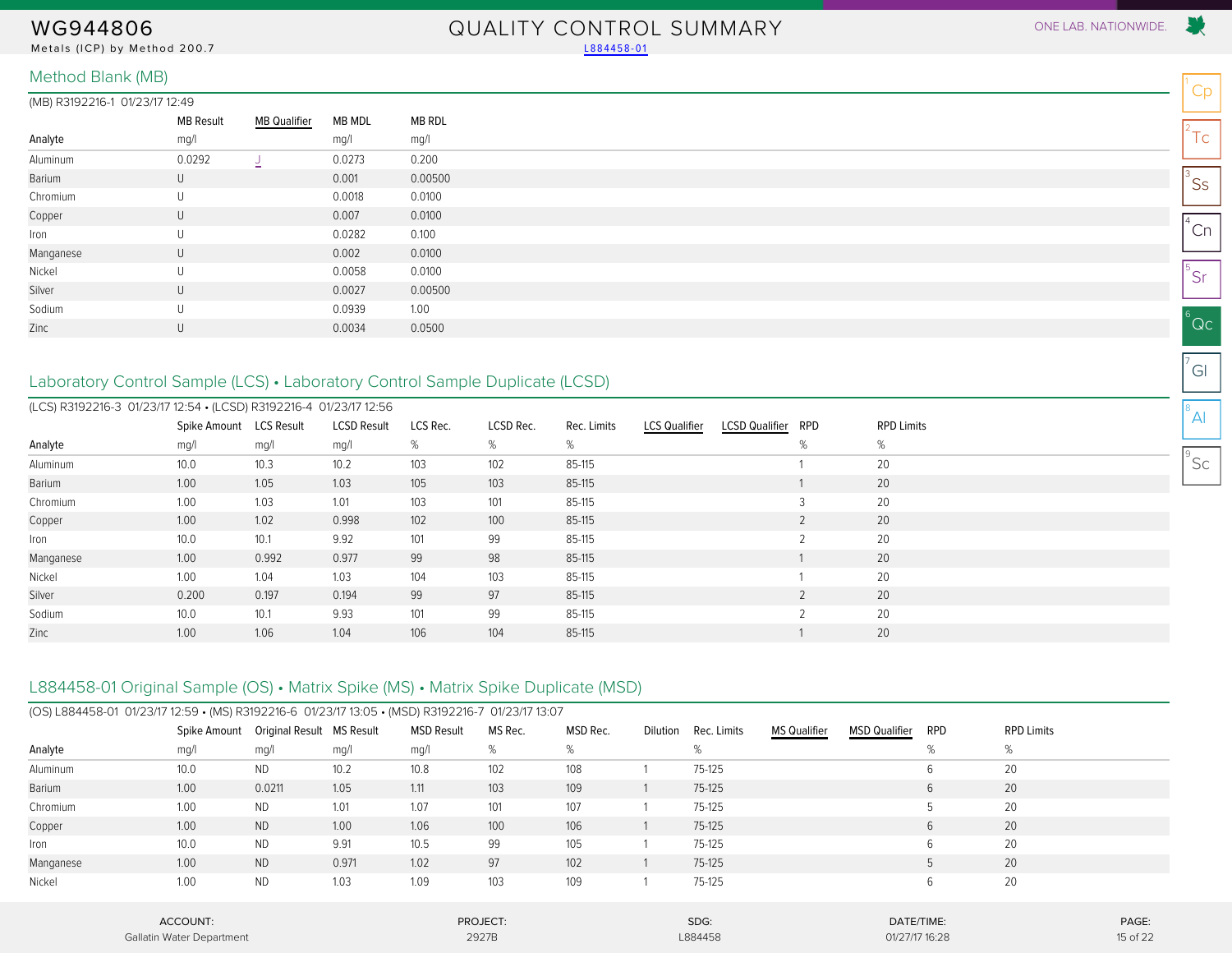#### Metals (ICP) by Method 200.7

# WG944806 QUALITY CONTROL SUMMARY ONE LAB. NATIONWIDE.<br>Metals (ICP) by Method 200.7 L884458-01

### L884458-01 Original Sample (OS) • Matrix Spike (MS) • Matrix Spike Duplicate (MSD)

| (OS) L884458-01 01/23/17 12:59 • (MS) R3192216-6 01/23/17 13:05 • (MSD) R3192216-7 01/23/17 13:07 |       |                                        |       |                   |         |          |                 |             |                     |                      |     |                   |
|---------------------------------------------------------------------------------------------------|-------|----------------------------------------|-------|-------------------|---------|----------|-----------------|-------------|---------------------|----------------------|-----|-------------------|
|                                                                                                   |       | Spike Amount Original Result MS Result |       | <b>MSD Result</b> | MS Rec. | MSD Rec. | <b>Dilution</b> | Rec. Limits | <b>MS Qualifier</b> | <b>MSD Qualifier</b> | RPD | <b>RPD Limits</b> |
| Analyte                                                                                           | ma/l  | mq/                                    | mq/l  | ma/l              |         |          |                 |             |                     |                      |     |                   |
| Silver                                                                                            | 0.200 | <b>ND</b>                              | 0.195 | 0.205             | 97      | 103      |                 | 75-125      |                     |                      |     | 20                |
| Sodium                                                                                            | 10.0  | 10.6                                   | 20.7  | 22.6              | 101     | 120      |                 | 75-125      |                     |                      |     | 20                |
| Zinc                                                                                              | 1.00  | <b>ND</b>                              | 1.04  | 1.09              | 104     | 109      |                 | 75-125      |                     |                      |     | 20                |

Cp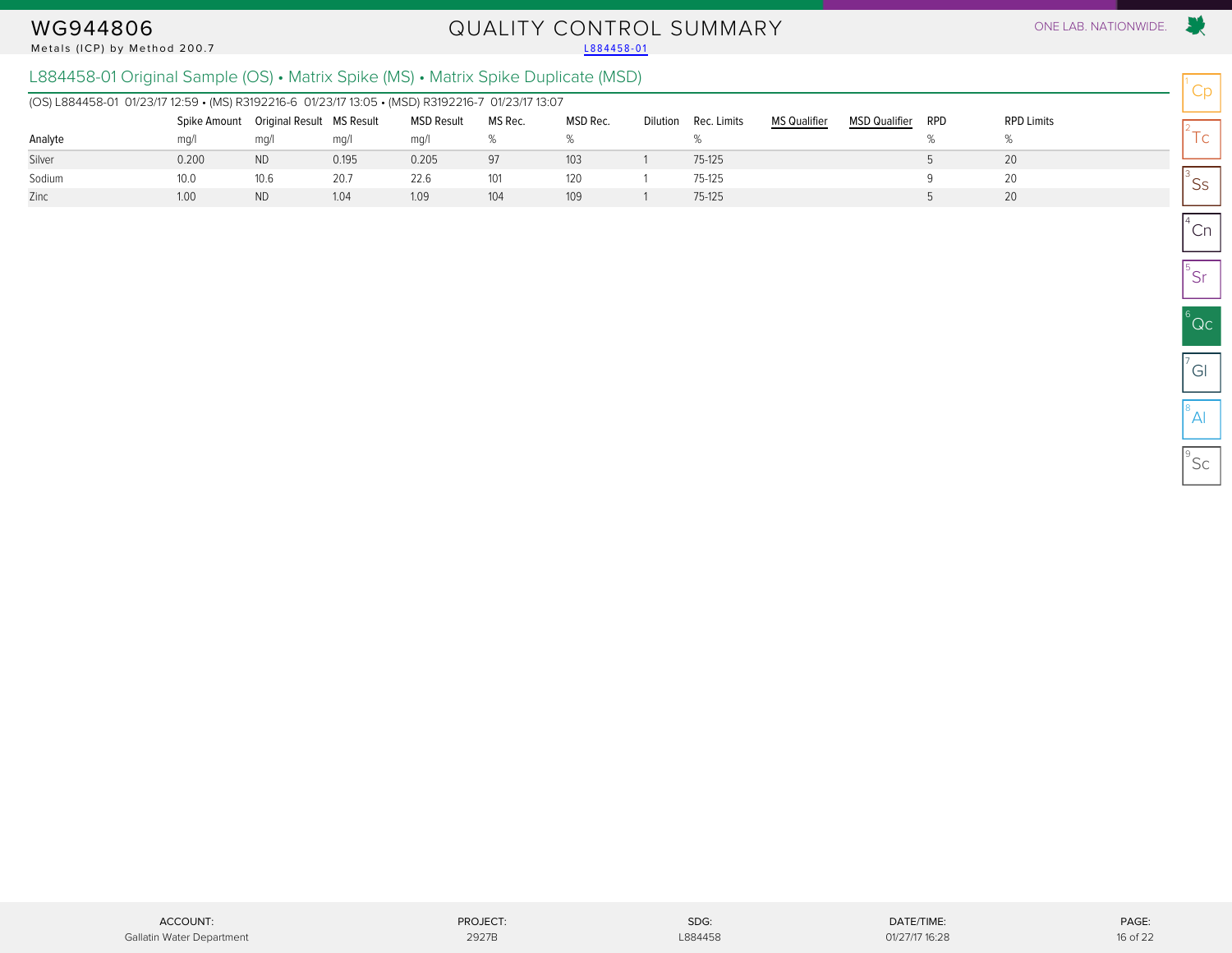Metals (ICPMS) by Method 200.8 Laterature and the control of the control of the control of the control of the control of the control of the control of the control of the control of the control of the control of the control

# WG944521 QUALITY CONTROL SUMMARY ONE LAB. NATIONWIDE.

| (MB) R3192306-1 01/23/17 19:49 |                  |              |          |         |
|--------------------------------|------------------|--------------|----------|---------|
|                                | <b>MB Result</b> | MB Qualifier | MB MDL   | MB RDL  |
| Analyte                        | mq/1             |              | mq/l     | mg/l    |
| Antimony                       |                  |              | 0.000754 | 0.00100 |
| Beryllium                      |                  |              | 0.00028  | 0.00100 |
| Cadmium                        |                  |              | 0.00022  | 0.00100 |

#### Method Blank (MB)

| (MB) R3192467-1 01/24/17 11:14 |  |
|--------------------------------|--|
|                                |  |

<span id="page-16-0"></span>

| $\frac{1}{2}$ . $\frac{1}{2}$ . $\frac{1}{2}$ . $\frac{1}{2}$ . $\frac{1}{2}$ . $\frac{1}{2}$ . $\frac{1}{2}$ . $\frac{1}{2}$ . $\frac{1}{2}$ . $\frac{1}{2}$ |                  |                     |         |         |
|---------------------------------------------------------------------------------------------------------------------------------------------------------------|------------------|---------------------|---------|---------|
|                                                                                                                                                               | <b>MB Result</b> | <b>MB Qualifier</b> | MB MDL  | MB RDL  |
| Analyte                                                                                                                                                       | mq/1             |                     | mq/l    | mg/l    |
| Arsenic                                                                                                                                                       |                  |                     | 0.00017 | 0.00100 |
| Selenium                                                                                                                                                      |                  |                     | 0.00032 | 0.00100 |
| Thallium                                                                                                                                                      |                  |                     | 0.00028 | 0.00100 |

### Laboratory Control Sample (LCS) • Laboratory Control Sample Duplicate (LCSD)

| (LCS) R3192306-3 01/23/17 19:59 • (LCSD) R3192306-4 01/23/17 20:05 |              |                   |                    |          |           |             |                      |                           |                   |
|--------------------------------------------------------------------|--------------|-------------------|--------------------|----------|-----------|-------------|----------------------|---------------------------|-------------------|
|                                                                    | Spike Amount | <b>LCS Result</b> | <b>LCSD Result</b> | LCS Rec. | LCSD Rec. | Rec. Limits | <b>LCS Qualifier</b> | <b>LCSD Qualifier RPD</b> | <b>RPD Limits</b> |
| Analyte                                                            | mq/1         | ma/l              | mq/1               |          |           |             |                      |                           |                   |
| Antimony                                                           | 0.0579       | 0.0518            | 0.0516             | 89       | 89        | 85-115      |                      |                           | 20                |
| Beryllium                                                          | 0.0500       | 0.0477            | 0.0538             | 95       | 108       | 85-115      |                      |                           | 20                |
| Cadmium                                                            | 0.0500       | 0.0488            | 0.0473             | 98       | 95        | 85-115      |                      |                           | 20                |

#### Laboratory Control Sample (LCS) • Laboratory Control Sample Duplicate (LCSD)

| (LCS) R3192467-3 01/24/17 11:21 • (LCSD) R3192467-4 01/24/17 11:24 |                         |        |                    |          |           |             |                      |                       |     |                   |
|--------------------------------------------------------------------|-------------------------|--------|--------------------|----------|-----------|-------------|----------------------|-----------------------|-----|-------------------|
|                                                                    | Spike Amount LCS Result |        | <b>LCSD Result</b> | LCS Rec. | LCSD Rec. | Rec. Limits | <b>LCS Qualifier</b> | <b>LCSD Qualifier</b> | RPD | <b>RPD Limits</b> |
| Analyte                                                            | mq/l                    | mq/l   | mq/                |          |           |             |                      |                       |     |                   |
| Arsenic                                                            | 0.0500                  | 0.0485 | 0.0477             | 97       | 95        | 85-115      |                      |                       |     | 20                |
| Selenium                                                           | 0.0500                  | 0.0501 | 0.0496             | 100      | 99        | 85-115      |                      |                       |     | 20                |
| Thallium                                                           | 0.0500                  | 0.0456 | 0.0481             | 91       | 96        | 85-115      |                      |                       |     | 20                |

### L884190-01 Original Sample (OS) • Matrix Spike (MS) • Matrix Spike Duplicate (MSD)

|           | (OS) L884190-01 01/23/17 20:10 • (MS) R3192306-5 01/23/17 20:16 • (MSD) R3192306-6 01/23/17 20:21 |                                        |        |            |         |          |          |             |              |                      |            |                   |  |  |
|-----------|---------------------------------------------------------------------------------------------------|----------------------------------------|--------|------------|---------|----------|----------|-------------|--------------|----------------------|------------|-------------------|--|--|
|           |                                                                                                   | Spike Amount Original Result MS Result |        | MSD Result | MS Rec. | MSD Rec. | Dilution | Rec. Limits | MS Qualifier | <b>MSD Qualifier</b> | <b>RPD</b> | <b>RPD Limits</b> |  |  |
| Analyte   | ma/1                                                                                              | ma/l                                   | mq/    | ma/1       |         |          |          |             |              |                      |            |                   |  |  |
| Antimony  | 0.0500                                                                                            | ND.                                    | 0.0531 | 0.0514     | 106     | 103      |          | 70-130      |              |                      |            |                   |  |  |
| Beryllium | 0.0500                                                                                            | <b>ND</b>                              | 0.0426 | 0.0451     | 85      | 90       |          | 70-130      |              |                      |            | 20                |  |  |
|           |                                                                                                   |                                        |        |            |         |          |          |             |              |                      |            |                   |  |  |

| ACCOUNT:                  | PROJECT:                                     | SDG:    | DATE/TIME:     | PAGE:    |
|---------------------------|----------------------------------------------|---------|----------------|----------|
| Gallatin Water Department | 2927B<br>the contract of the contract of the | L884458 | 01/27/17 16:28 | 17 of 22 |

Cp

 $2^2$ Tc

 $\mathsf{^{3}SS}$ 

 $^{4}$ Cn

5 Sr

 $^6$ Qc

 $\sigma$ <sup>7</sup>Gl

 $^8$ Al

 $^{\circ}$ Sc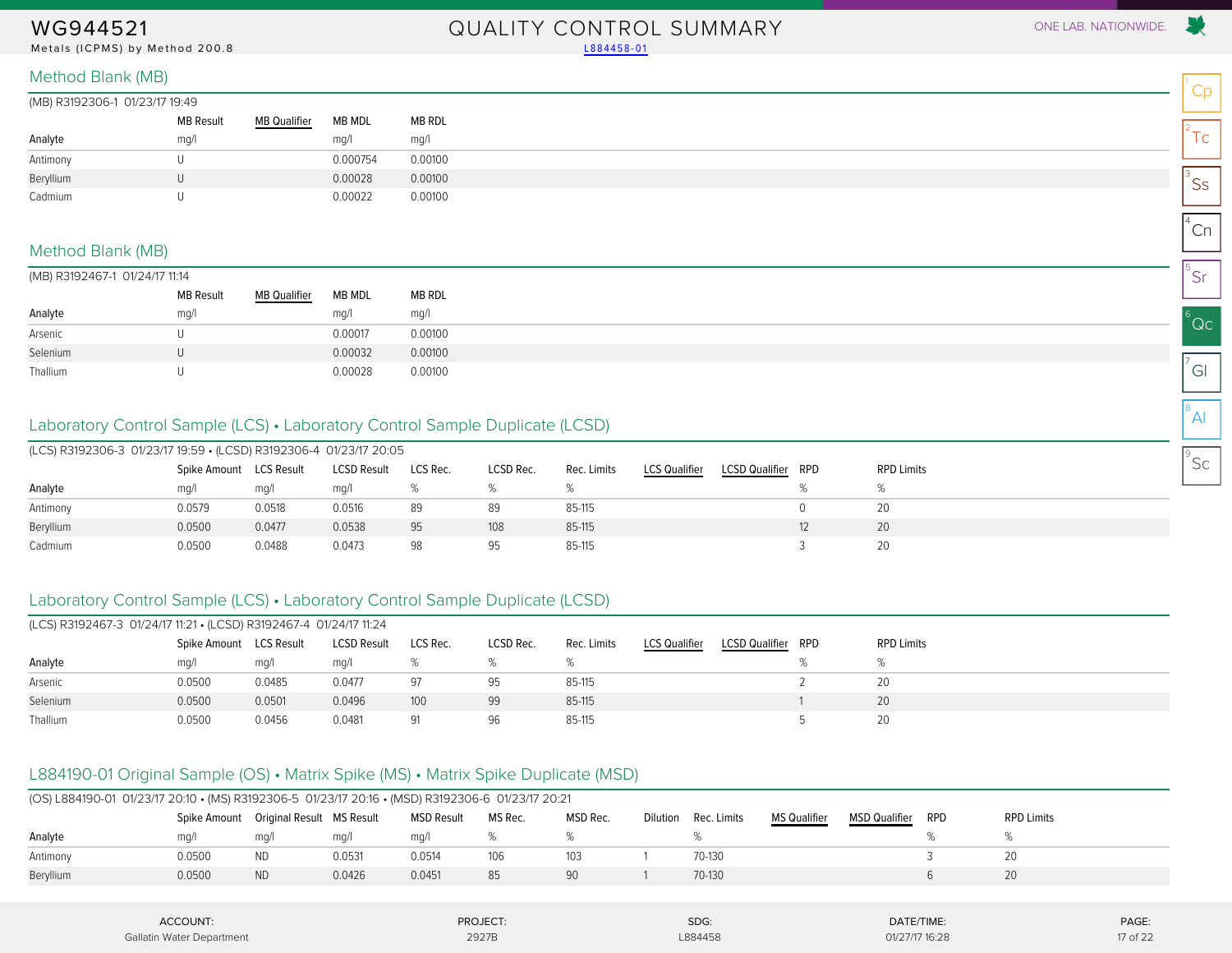#### Metals (ICPMS) by Method 200.8

# WG944521 QUALITY CONTROL SUMMARY ONE LAB. NATIONWIDE.<br>Metals (ICPMS) by Method 200.8 and the control of the control of the control of the control one lab. Nationwide

### L884190-01 Original Sample (OS) • Matrix Spike (MS) • Matrix Spike Duplicate (MSD)

| (OS) L884190-01 01/23/17 20:10 • (MS) R3192306-5 01/23/17 20:16 • (MSD) R3192306-6 01/23/17 20:21 |        |                                          |        |                   |         |          |                      |                     |                      |     |                   |
|---------------------------------------------------------------------------------------------------|--------|------------------------------------------|--------|-------------------|---------|----------|----------------------|---------------------|----------------------|-----|-------------------|
|                                                                                                   |        | Spike Amount  Original Result  MS Result |        | <b>MSD Result</b> | MS Rec. | MSD Rec. | Dilution Rec. Limits | <b>MS Qualifier</b> | <b>MSD Qualifier</b> | RPD | <b>RPD Limits</b> |
| Analyte                                                                                           | ma/1   | ma/                                      | ma/    | ma/l              |         |          |                      |                     |                      |     |                   |
| Cadmium                                                                                           | 0.0500 | ND                                       | 0.0472 | 0.0466            | 94      |          | 70-130               |                     |                      |     |                   |

X.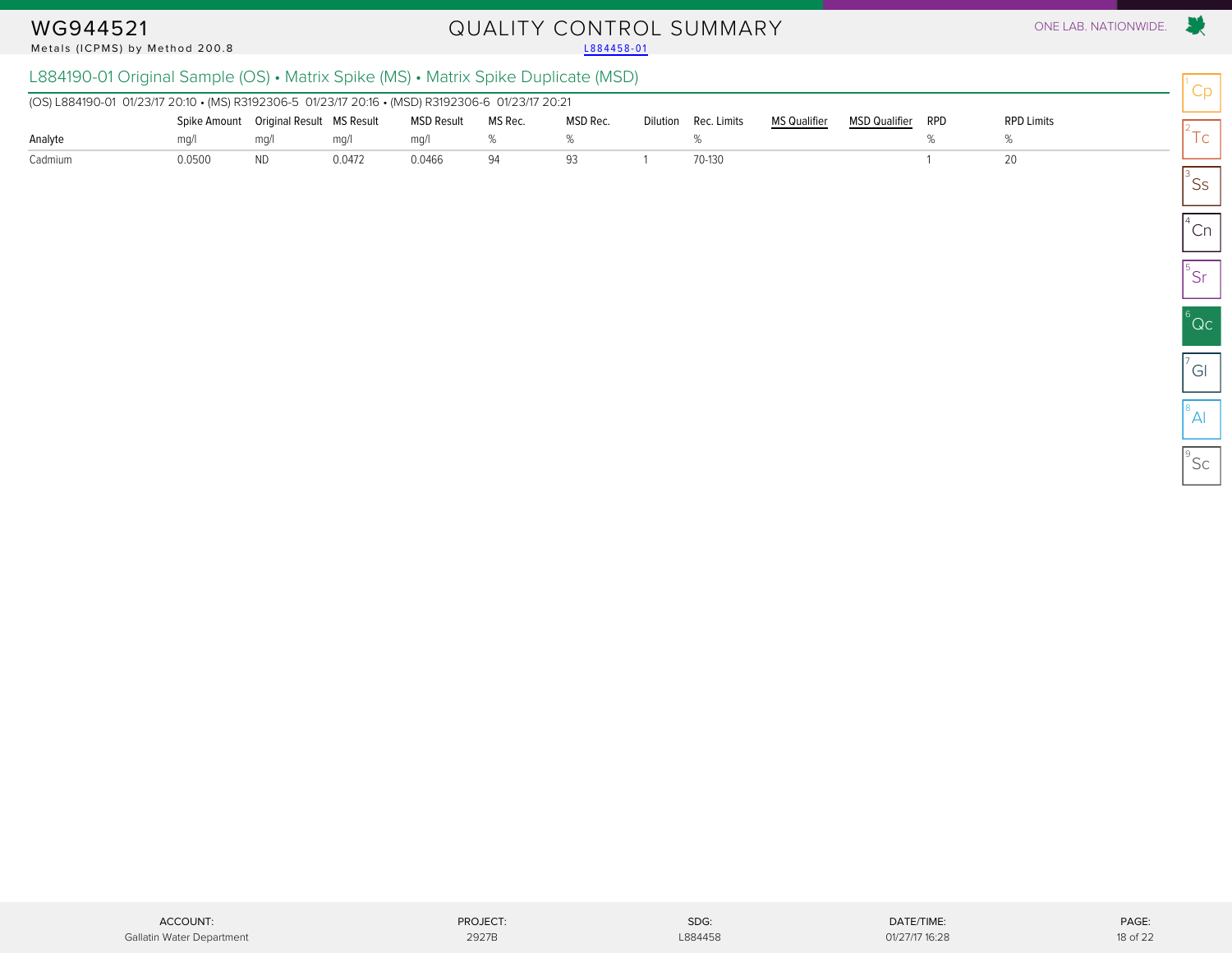### GLOSSARY OF TERMS ONE LAB. NATIONWIDE.

## 

<span id="page-18-0"></span>

| <b>SDG</b>      | Sample Delivery Group.                                                                                                                                                                             |
|-----------------|----------------------------------------------------------------------------------------------------------------------------------------------------------------------------------------------------|
| <b>MDL</b>      | Method Detection Limit.                                                                                                                                                                            |
| <b>RDL</b>      | Reported Detection Limit.                                                                                                                                                                          |
| <b>ND</b>       | Not detected at the Reporting Limit (or MDL where applicable).                                                                                                                                     |
| U               | Not detected at the Reporting Limit (or MDL where applicable).                                                                                                                                     |
| <b>RPD</b>      | Relative Percent Difference.                                                                                                                                                                       |
| Original Sample | The non-spiked sample in the prep batch used to determine the Relative Percent Difference (RPD)<br>from a quality control sample. The Original Sample may not be included within the reported SDG. |
| Rec.            | Recovery.                                                                                                                                                                                          |

| Qualifier    | Description                                                                                                                                        |
|--------------|----------------------------------------------------------------------------------------------------------------------------------------------------|
| E            | The analyte concentration exceeds the upper limit of the calibration range of the instrument<br>established by the initial calibration (ICAL).     |
|              | The identification of the analyte is acceptable; the reported value is an estimate.                                                                |
| $\bigcirc$ 1 | The analyte failed the method required serial dilution test and/or subsequent post-spike criteria.<br>These failures indicate matrix interference. |

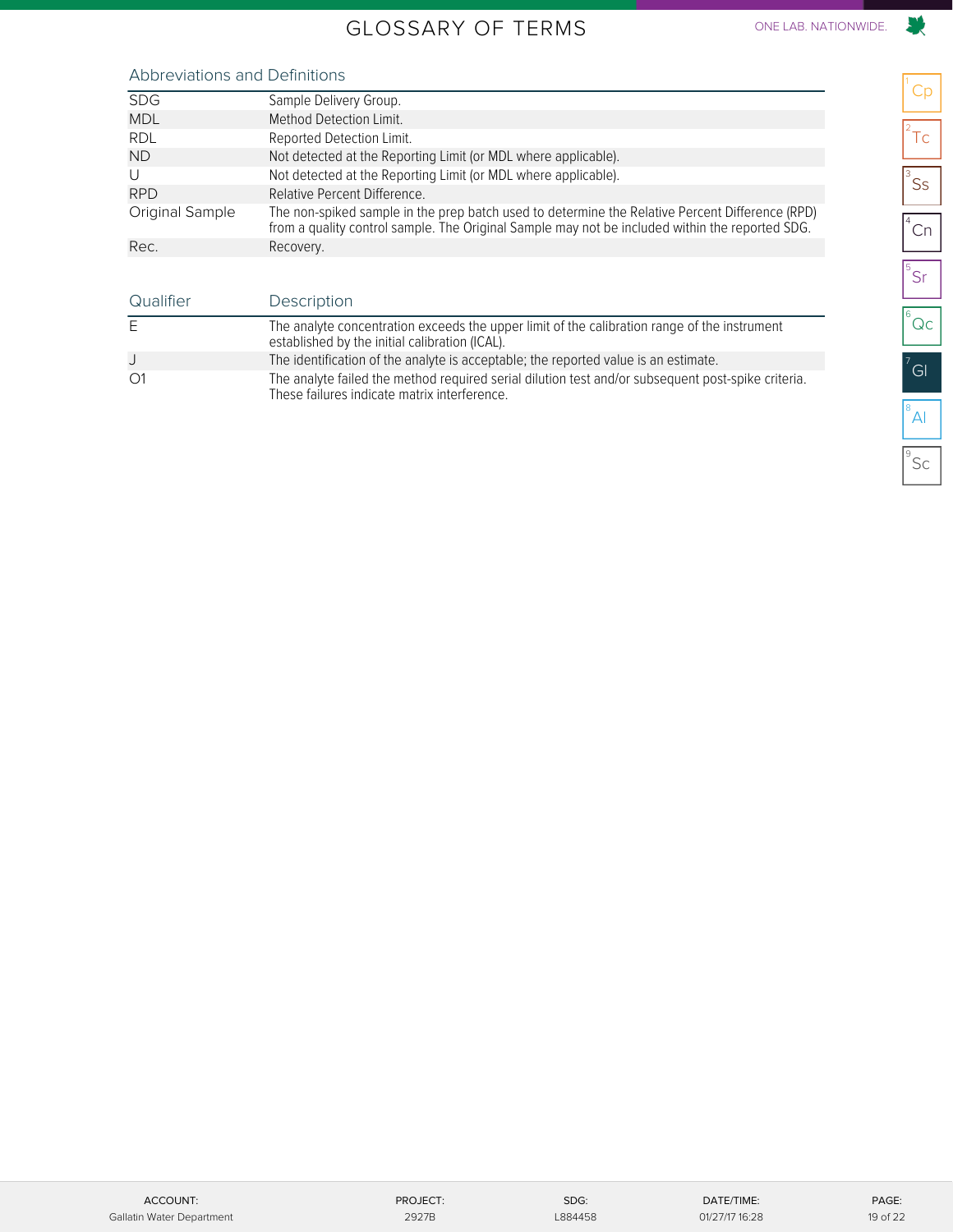## ACCREDITATIONS & LOCATIONS ONE LAB. NATIONWIDE.

<span id="page-19-0"></span>ESC Lab Sciences is the only environmental laboratory accredited/certified to support your work nationwide from one location. One phone call, one point of contact, one laboratory. No other lab is as accessible or prepared to handle your needs throughout the country. Our capacity and capability from our single location laboratory is comparable to the collective totals of the network laboratories in our industry. The most significant benefit to our "one location" design is the design of our laboratory campus. The model is conducive to accelerated productivity, decreasing turn-around time, and preventing cross contamination, thus protecting sample integrity. Our focus on premium quality and prompt service allows us to be **YOUR LAB OF CHOICE.** \* Not all certifications held by the laboratory are applicable to the results reported in the attached report.

#### State Accreditations

| Alabama               | 40660          | Nevada                      | TN-03-2002-34    |
|-----------------------|----------------|-----------------------------|------------------|
| Alaska                | <b>UST-080</b> | New Hampshire               | 2975             |
| Arizona               | AZ0612         | New Jersey-NELAP            | <b>TN002</b>     |
| Arkansas              | 88-0469        | New Mexico                  | TN00003          |
| California            | 01157CA        | New York                    | 11742            |
| Colorado              | TN00003        | North Carolina              | Env375           |
| Conneticut            | PH-0197        | North Carolina <sup>1</sup> | DW21704          |
| Florida               | E87487         | North Carolina <sup>2</sup> | 41               |
| Georgia               | NELAP          | North Dakota                | R-140            |
| Georgia <sup>1</sup>  | 923            | Ohio-VAP                    | CL0069           |
| Idaho                 | TN00003        | Oklahoma                    | 9915             |
| Illinois              | 200008         | Oregon                      | TN200002         |
| Indiana               | $C-TN-01$      | Pennsylvania                | 68-02979         |
| lowa                  | 364            | Rhode Island                | 221              |
| Kansas                | E-10277        | South Carolina              | 84004            |
| Kentucky <sup>1</sup> | 90010          | South Dakota                | n/a              |
| Kentucky <sup>2</sup> | 16             | Tennessee <sup>14</sup>     | 2006             |
| Louisiana             | AI30792        | Texas                       | T104704245-07-TX |
| Maine                 | TN0002         | Texas <sup>5</sup>          | LAB0152          |
| Maryland              | 324            | Utah                        | 6157585858       |
| Massachusetts         | M-TN003        | Vermont                     | VT2006           |
| Michigan              | 9958           | Virginia                    | 109              |
| Minnesota             | 047-999-395    | Washington                  | C1915            |
| Mississippi           | TN00003        | West Virginia               | 233              |
| Missouri              | 340            | Wisconsin                   | 9980939910       |
| Montana               | CERT0086       | Wyoming                     | A2LA             |
| Nebraska              | NE-OS-15-05    |                             |                  |

#### Third Party & Federal Accreditations

| A2LA - ISO 17025    | 1461.01 | AIHA | 100789  |
|---------------------|---------|------|---------|
| $A2LA - ISO 170255$ | 1461.02 | DOD  | 1461.01 |
| Canada              | 1461.01 | USDA | S-67674 |
| EPA-Crypto          | TN00003 |      |         |

<sup>1</sup>. Drinking Water <sup>2.</sup> Underground Storage Tanks  $3$  Aquatic Toxicity  $4$  Chemical/Microbiological  $5$  Mold  $\alpha$ <sup>5</sup> Accreditation not applicable

#### Our Locations

ESC Lab Sciences has sixty-four client support centers that provide sample pickup and/or the delivery of sampling supplies. If you would like assistance from one of our support offices, please contact our main office. **ESC Lab Sciences performs all testing at our central laboratory.**



| ACCOUNT:                  | PROJECT: | SDG:    | DATE/TIME:     | PAGE:    |
|---------------------------|----------|---------|----------------|----------|
| Gallatin Water Department | 2927B    | L884458 | 01/27/17 16:28 | 20 of 22 |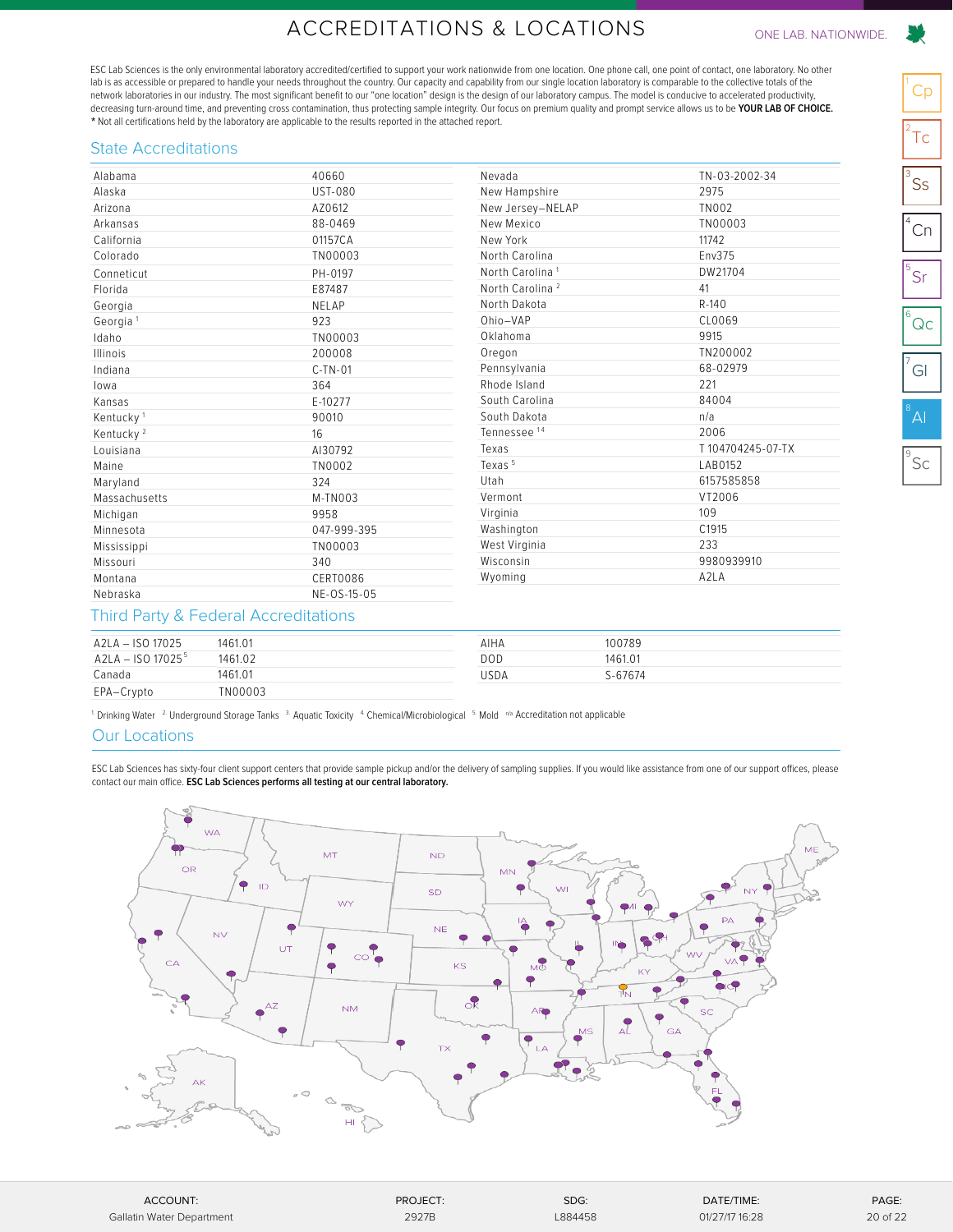|                                                                                                                             |                            |                                               |                                                                     | Billing Information & Quote Number:                                                                                      |                                                                    |       |                   |                                 |                          |                     |                       | Analysis / Container / Preservative |                                           |      |        | Chain of Custody                                                                          |                                     | of<br>Page                   |
|-----------------------------------------------------------------------------------------------------------------------------|----------------------------|-----------------------------------------------|---------------------------------------------------------------------|--------------------------------------------------------------------------------------------------------------------------|--------------------------------------------------------------------|-------|-------------------|---------------------------------|--------------------------|---------------------|-----------------------|-------------------------------------|-------------------------------------------|------|--------|-------------------------------------------------------------------------------------------|-------------------------------------|------------------------------|
| <b>Gallatin Water Department</b><br>239 Hancock Street<br>Gallatin, TN 37066                                                |                            |                                               | <b>Accounts Payable</b><br>239 Hancock Street<br>Gallatin, TN 37066 |                                                                                                                          |                                                                    |       |                   |                                 |                          |                     |                       |                                     |                                           |      |        | YOUR LAB OF CHOICE<br>12065 Lebanon Rd                                                    | $S \cdot C \cdot 1 \cdot E \cdot N$ |                              |
| Report to:<br>Mr. David Kellogg                                                                                             |                            |                                               |                                                                     | Email To: dkellogg@gallatinutilities.com,<br>bbaggett@gallatinutilities.com,<br>deaths are thought a threat that are now |                                                                    |       | $\propto$         |                                 |                          |                     |                       |                                     |                                           |      |        | Mount Juliet, TN 37122<br>Phone: 615-758-5858<br>Phone: 800-767-5859<br>Fax: 615-758-5859 |                                     |                              |
| Project<br>Description: Water Sample - IOC's                                                                                |                            |                                               |                                                                     | City/State<br>collected: Callatin Ju                                                                                     |                                                                    |       |                   |                                 |                          |                     |                       |                                     |                                           |      |        |                                                                                           | L284480                             |                              |
| Phone: 615-451-5922<br>Fax:                                                                                                 | Client Project #<br>2927B  |                                               |                                                                     | Lab Project #<br>GALL01-IOCS                                                                                             |                                                                    |       |                   |                                 |                          |                     |                       |                                     |                                           |      |        |                                                                                           | <b>B055</b>                         |                              |
| Collected by (print):<br>TiEveres                                                                                           | Site/Facility ID #<br>0253 |                                               |                                                                     | $P.O.$ #                                                                                                                 | Date Results Needed<br>Email? No X Yes<br>No.<br>FAX? No Yes<br>of |       |                   |                                 |                          |                     |                       | 250mlAmb-NoPres                     |                                           |      |        | Acctnum: GALL01<br>Template:T3816<br>Prelogin: P584608                                    |                                     |                              |
| Collected by (signature);<br>Immediately<br>Y X                                                                             |                            | Rush? (Lab MUST Be Notified)<br>Next Day 100% |                                                                     |                                                                                                                          |                                                                    |       | 250mlHDPEAmb-NaOH | Chloride/Sulfate 1L-HDPE-NoPres | Color/TDS 1L-HDPE-NoPres | MBAS 1L-HDPE-NoPres | Metals 250mlHDPE-HNO3 | ODOR                                |                                           | mar. |        | TSR: 530 - Rodney Shinbaum<br>PB: JG 1-12-17<br>Shipped Via: FedEX Ground                 |                                     |                              |
| Packed on Ice N<br>Sample ID                                                                                                | Comp/Grab                  | Matrix <sup>*</sup>                           | Depth                                                               | Date                                                                                                                     | Time                                                               | Cntrs | $\overline{5}$    |                                 |                          |                     |                       |                                     |                                           |      |        | Rem./Contaminant                                                                          |                                     | Sample # (lab only)<br>$-b1$ |
| <b>ENTRY POINT</b>                                                                                                          | 5100                       | <b>DW</b>                                     |                                                                     | $1 - 18 - 17$                                                                                                            | 1012741                                                            | 6     | X                 | X                               | X                        | x                   | X                     | x                                   |                                           |      |        |                                                                                           |                                     |                              |
|                                                                                                                             |                            |                                               |                                                                     |                                                                                                                          |                                                                    |       |                   |                                 |                          |                     |                       |                                     |                                           |      |        |                                                                                           |                                     |                              |
|                                                                                                                             |                            |                                               |                                                                     |                                                                                                                          |                                                                    |       |                   |                                 |                          |                     |                       |                                     |                                           |      |        |                                                                                           |                                     |                              |
|                                                                                                                             |                            |                                               |                                                                     |                                                                                                                          |                                                                    |       |                   |                                 |                          |                     |                       |                                     |                                           |      |        |                                                                                           |                                     |                              |
|                                                                                                                             |                            |                                               |                                                                     |                                                                                                                          |                                                                    |       |                   |                                 |                          |                     |                       |                                     |                                           |      |        |                                                                                           |                                     |                              |
|                                                                                                                             |                            |                                               |                                                                     |                                                                                                                          |                                                                    |       |                   |                                 |                          |                     |                       |                                     |                                           |      |        |                                                                                           |                                     |                              |
|                                                                                                                             |                            |                                               |                                                                     |                                                                                                                          |                                                                    |       |                   |                                 |                          |                     |                       |                                     |                                           |      |        |                                                                                           |                                     |                              |
|                                                                                                                             |                            |                                               |                                                                     |                                                                                                                          |                                                                    |       |                   |                                 |                          |                     |                       |                                     |                                           |      |        |                                                                                           |                                     |                              |
| Matrix: SS - Soil GW - Groundwater WW - WasteWater, DW - Drinking Water OT - Other<br>Remarks:Please record your on-site pH |                            |                                               |                                                                     |                                                                                                                          |                                                                    |       |                   |                                 |                          | pH<br>Flow          |                       | Temp<br>Other                       |                                           |      | Hold # |                                                                                           |                                     | $\Delta U$                   |
| Relinquished by : (Signature)                                                                                               |                            | Date:                                         |                                                                     | Time:<br>0.3341                                                                                                          | Received by: (Signature)                                           |       |                   |                                 |                          |                     |                       | $\Box$ FedEx $\Box$ Courier         | Samples returned via: 0 UPS<br>☑          |      |        | Condition:<br>$\sim$<br>0114                                                              |                                     | (lab use only)               |
| Relinquished by : (Signature)                                                                                               |                            | Date:<br>$(-18-1)$                            |                                                                     | Time:<br>$11:0-5A$                                                                                                       | Received by: (Signature)                                           |       |                   |                                 |                          | Temp:               | 10                    |                                     | <sup>o</sup> C Bottles Received:<br>Time: |      |        | COC Seal Intact:<br>pH Checked:                                                           | NCF:                                | N                            |
| the<br>Relinquished by : (Signature).                                                                                       |                            | Date:                                         |                                                                     | Time:                                                                                                                    | Received for lab by: (Sighature)                                   |       |                   |                                 |                          | Date:               | $2 - 17 - 17$         |                                     | 1109                                      |      |        | $\overline{A}$                                                                            |                                     |                              |